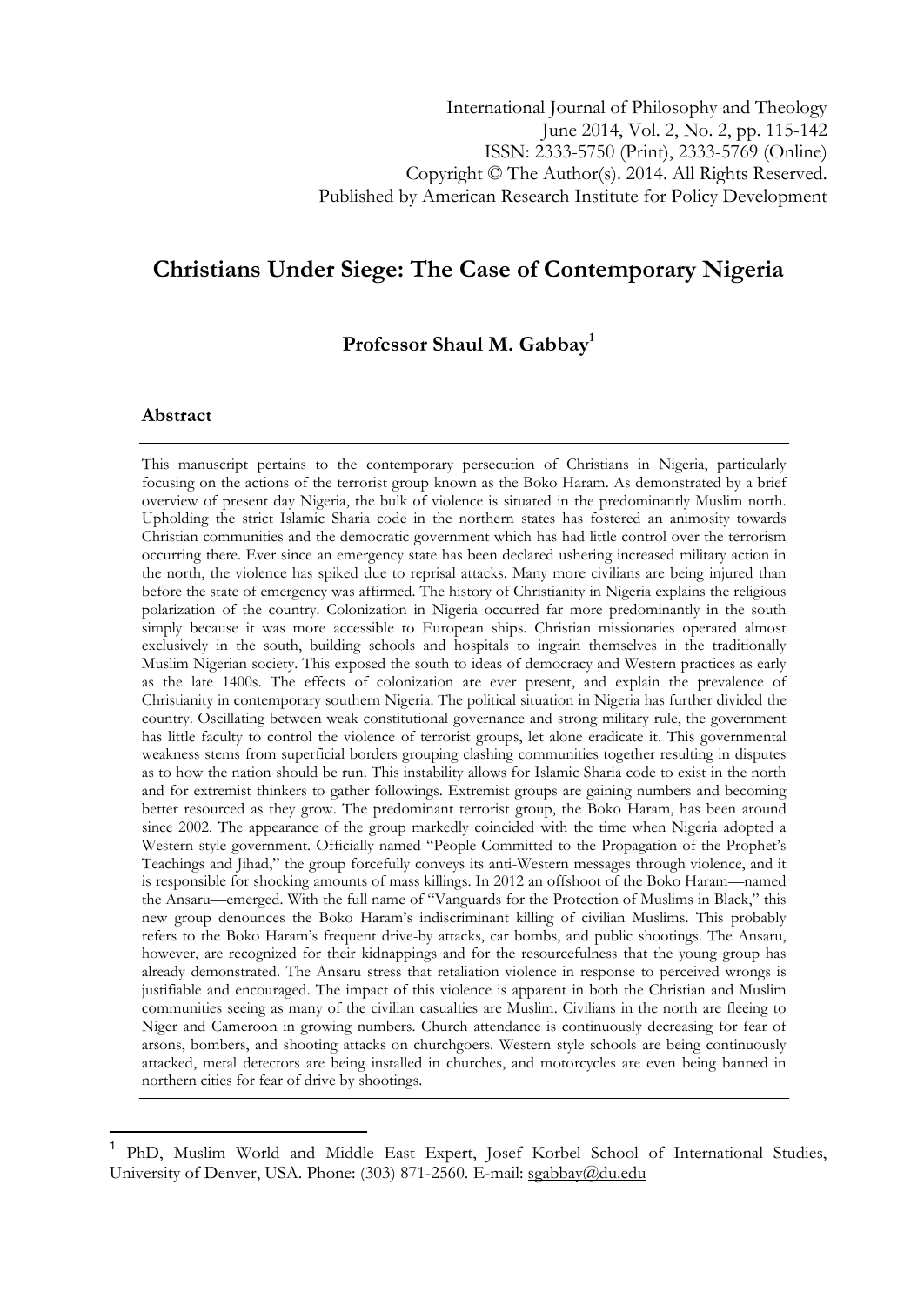### Overview of Nigeria

With a population of 174 million, Nigeria is the most populous country in Africa and represents over half of the entire population of West Africa. Although there are over 250 different ethnic groups that constitute Nigeria's population, there are four principle groups that make up the majority of the Nigerian people. The Muslim Hausa-Fulani make up 29% of the population followed by the Yoruba at 21%. The Igbo, or Ibo, comprise 18% of the Nigerian population, the Ijaw 10%. These four main groups are then followed by the smaller populations such as the Kanuri (4%), Ibibio (3.5%), and Tiv (2.5%).<sup>2</sup>



### Figure 1

The Hausa-Fulani is the largest and most northern group in Nigeria. It represents the gradual merging of the Hausa and Fulani people through marriage and similarities in religion and culture. The religious identity of this group is markedly Islamic which influences much of the regional law. It is notable that the majority of the female population in the northern Hausa-Fulani states remains illiterate, as illustrated by Figure 2.

<sup>2</sup> "The World Factbook." Central Intelligence Agency. https://www.cia.gov/library/publications/theworld-factbook/geos/ni.html (accessed November 16, 2013).

<sup>3</sup> Chothia, Farouk. "Profile: Who are Nigeria's Ansaru Islamists?." BBC News.

http://www.bbc.co.uk/news/world-africa-21510767 (accessed November 6, 2013).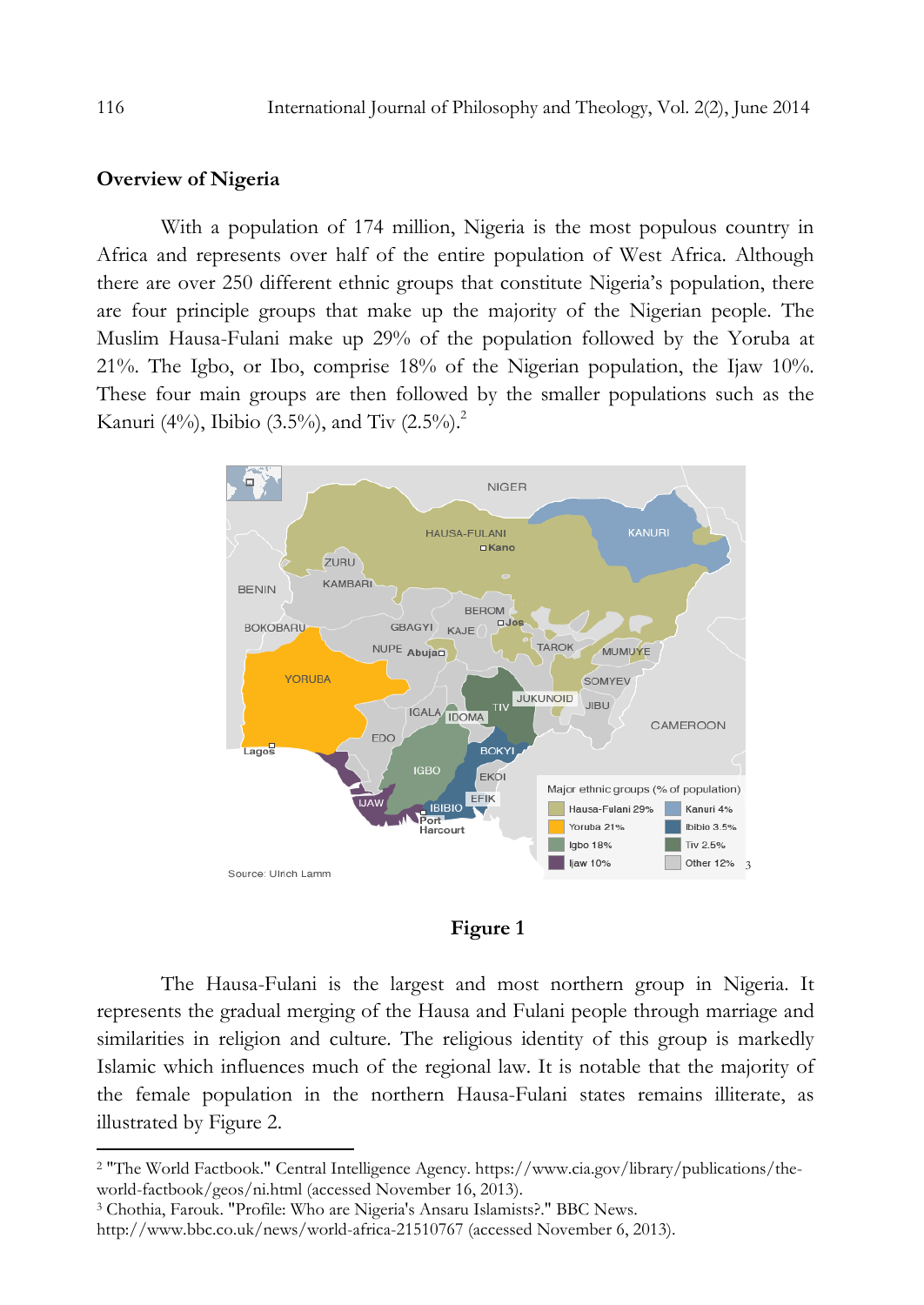

### Figure 2

The second-largest Yoruba group is situated in the southwest Lagos region and with a traditionally urban population. The Yoruba were influenced greatly by British colonization which led to a blend of Islamic and Christian tradition. This religions blending has led to modern day conflicts. The Igbo group is smaller yet and located in southeastern Nigeria. Like the Yoruba, the Igbo underwent British rule and influence during the colonization of Nigeria in the 1800s. The smallest of the four major groups is the Ijaw group, which is traditionally situated in the oil-rich lands of the Niger Delta.

The current Nigerian president, Goodluck Jonathan, is from this group and it is notable that the Ijaw have recently been striving for more political franchise.<sup>5</sup> The Nigerian population is predominantly Muslim which represents roughly 50% of the population. Within the Muslim community, the Sunni group is the most common, including Tijaniyah, Qadiriyyah, and Sufi.

l

<sup>4</sup> Ibid.

<sup>&</sup>lt;sup>5</sup> Buhayar, Noah . "Ethnicity in Nigeria." PBS NewsHour.

http://www.pbs.org/newshour/updates/africa/jan-june07/ethnic\_04-05.html (accessed November 25, 2013).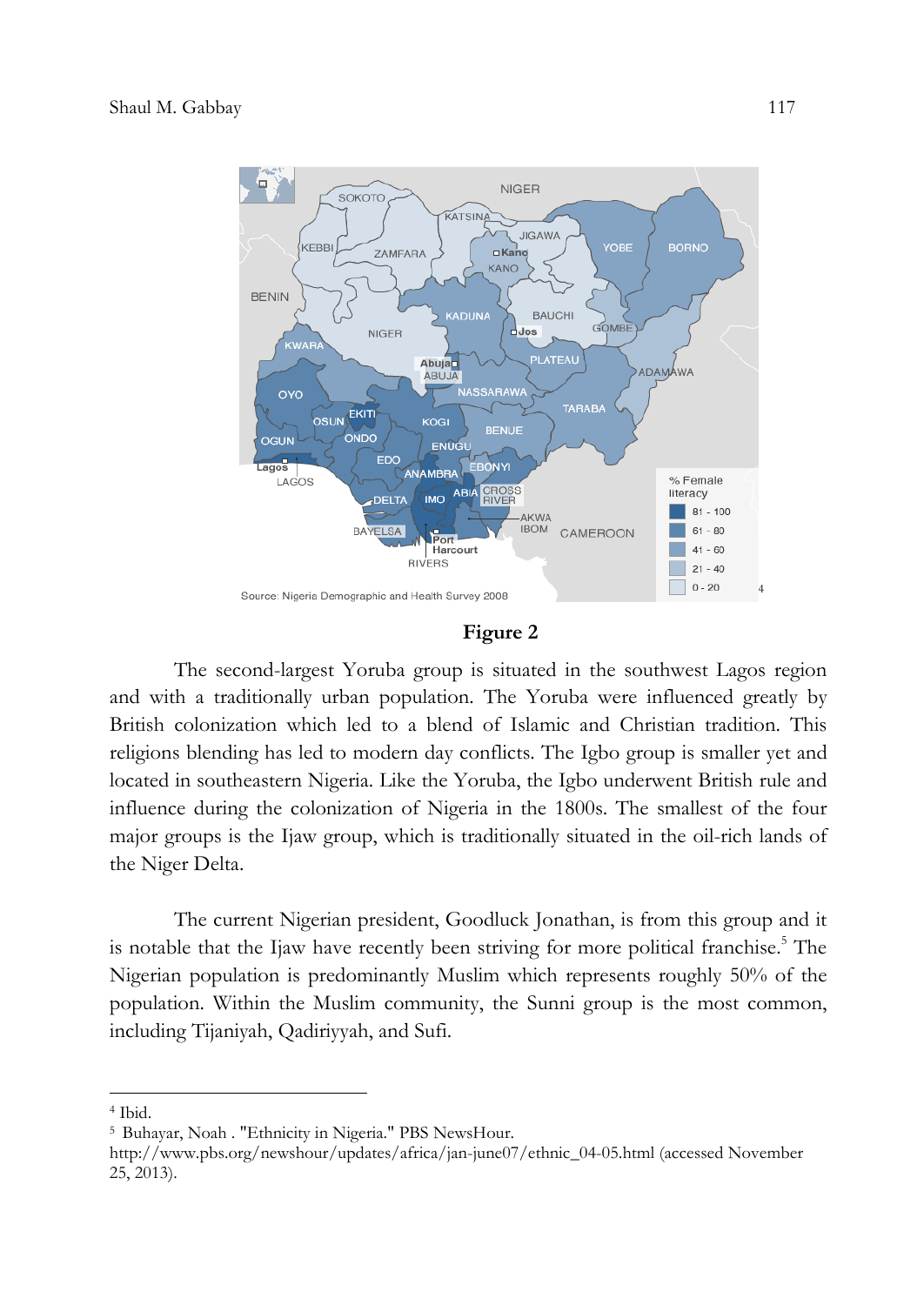Izala and Shia minority groups are present as well. The next largest religious group is Christianity at 40%. The Christian groups include various denominations such as Roman Catholics, Baptists, Methodists, Anglicans, Presbyterians, Pentecostals, evangelicals, and Mormons. The rest of the Nigerian community, making up roughly ten percent of the population, follows indigenous practice and beliefs.<sup>6</sup>



Figure From the Map

As is illustrated by the map, there are a variety of concerns that are specifically linked to the geography of Nigeria. The Niger Delta is a spot of attacks on oil facilities and has been troubled with pirate activity. The South East is known for the repeat kidnappings of politicians and families of politicians.

The North East has particularly been a target of militant Islamist terrorist groups, namely the Boko Haram and Ansaru. The North Central area is a "fault line" between the Muslim majority north and the Christian south, and is therefore in a tense position of violence and animosity between the two groups, in particular the states of Plateau and Kaduna.

<sup>6</sup> U.S. Department of State. "Nigeria: Report on International Religious Freedom." U.S. Department of State. http://www.state.gov/j/drl/rls/irf/2012/af/208182.htm (accessed November 12, 2013).

<sup>7</sup> BBC. "Guide to Nigeria's trouble spots." BBC News. http://www.bbc.co.uk/news/world-africa-17310808 (accessed November 6, 2013)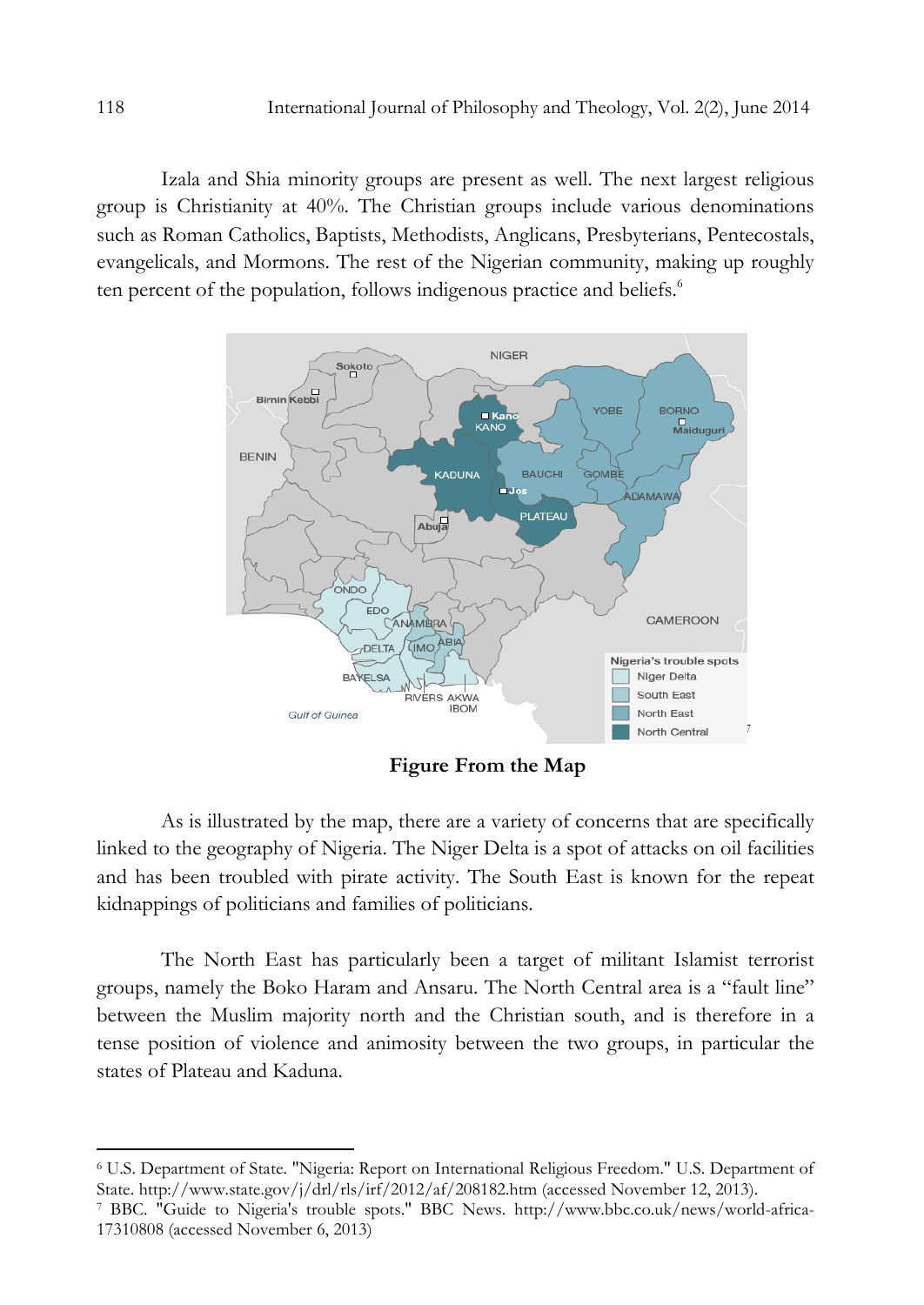Jos, Plateau's capital, has been a specific focal point of church bombings by Islamist groups. Kano—the largest northern Nigerian city—has also been a frequent target of these terrorist groups.<sup>8</sup>

### History of Christianity in Nigeria

After this overview, it is now appropriate to begin our topic with a history of Christianity in Nigeria. The earliest major contact with European Christians can be traced back to the 1470s when Portuguese maritime travelers landed in Benin<sup>9</sup> and introduced Roman Catholicism to the south.<sup>10</sup> Nearly eighty years went by until 1555 when Augustinian monks were sent to Warri by Gasper, the bishop of the Sao Tome diocese. This mission in Warri was relatively unsuccessful due to the difficulty in training indigenous priests. The European missionaries faced unfavorable conditions of heat and humidity, as well as outbreaks of malaria from the mosquitoes. Furthermore, the Portuguese kingdom was on the decline therefore rendering missionary work unsustainable.<sup>11</sup>

It has also been postulated that the presence of the Portuguese slave trade had a contrary effect on the Christian presence in Nigeria in the 1400s. Often times, missionaries had no alternative to travelling by slave ship to Nigeria, and may have even participated in trafficking as desperate measures to support themselves with the decline of the Portuguese empire. With these adverse circumstances, the presence of 15<sup>th</sup> century Catholicism only influenced the immediate areas of Benin and Warri and generally diminished until the 1800s.<sup>12</sup>

l

<sup>8</sup> Ibid.

<sup>9</sup> Erivwo, Samuel. "First Attempt: Portuguese Catholics at Ode-Itsekiri." History of Christianity In Nigeria: The Urhobo, The Isoko, and the Itsekiri.

http://www.waado.org/UrhoboCulture/Religion/Erivwo/HistoryOfChristianity/ChapterOne.html (accessed November 16, 2013).

<sup>10</sup> Todd, Paul . "Nigerian History." SIM Nigeria. http://www.sim-nigeria.org/index.php/nigeriamainmenu-43/background-and-history-mainmenu-50 (accessed November 16, 2013).

<sup>11</sup> Erivwo, Samuel. "First Attempt: Portuguese Catholics at Ode-Itsekiri." History of Christianity In Nigeria: The Urhobo, The Isoko, and the Itsekiri.

http://www.waado.org/UrhoboCulture/Religion/Erivwo/HistoryOfChristianity/ChapterOne.html (accessed November 16, 2013).

<sup>12</sup> Todd, Paul . "Nigerian History." SIM Nigeria. http://www.sim-nigeria.org/index.php/nigeriamainmenu-43/background-and-history-mainmenu-50 (accessed November 16, 2013).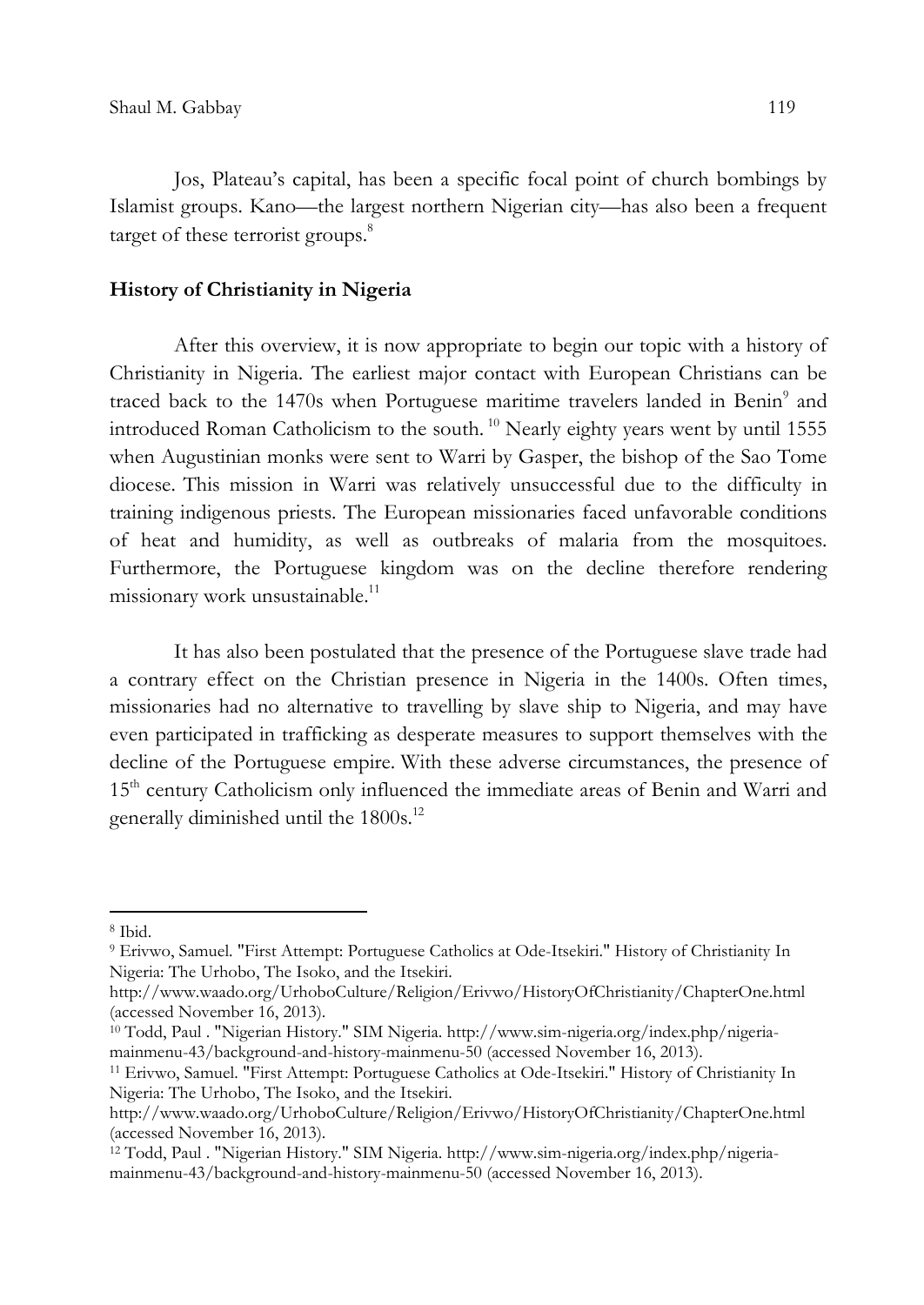As with the Portuguese missionaries of the  $15<sup>th</sup>$  century, the Christians in the 1800s arrived in Nigeria by sea and landed in the south.<sup>13</sup> Initially, these missions founded hospitals and schools in order to establish a lasting presence in rural areas. These schools lasted up until the 1990s, although many have since been claimed by the government and turned into state institutions "in order to standardize curricula and indigenize the teaching staff."<sup>14</sup>

Unlike before, this wave of missionaries represented a divided Christianity: it was not only Roman Catholics but a variety of Christian denominations that began to settle in Nigeria. The first Protestant missionaries to arrive in Nigeria were of the Wesleyan Methodist order. Arriving in 1842, these Methodists settled amongst the Yoruba community.<sup>15</sup> Many more Protestant denominations followed. Generally, the larger Roman Catholic and Anglican missions were established immediately after landing and dominated much of the south. After World War I, smaller denominations such as the Jehovah's Witnesses, Brethren, and Seventh Day Adventists have worked within smaller areas between hubs of Catholic and Anglican influence in order to avoid competition with these larger missions.<sup>16</sup>

This missionary work in the 1800s thrived and it resulted in the establishment of a variety of Christian denominations in southern Nigeria. The Protestant missions, in particular, experienced a great success. This is, in part, due to the generally upheld anti-slavery campaigns in Protestant countries. Following denominations with a history of such campaigns would have been much more tasteful to the Nigerian natives than following denominations with a history of slave trafficking. In fact, it was Protestant Christianity, not Catholicism, which "led the way when the Faith was reintroduced to the Itsekiri and their neighbours, the Urhobo."<sup>17</sup>

 $\overline{a}$ 

<sup>16</sup> Coutsoukis , Photius C. "Nigeria Christianity." Nigeria - Society Index.

<sup>13</sup> Coutsoukis , Photius C. "Nigeria Christianity." Nigeria - Society Index.

http://www.photius.com/countries/nigeria/society/nigeria\_society\_christianity.html (accessed November 16, 2013).

<sup>14</sup> Ibid.

<sup>15</sup> Todd, Paul . "Nigerian History." SIM Nigeria. http://www.sim-nigeria.org/index.php/nigeriamainmenu-43/background-and-history-mainmenu-50 (accessed November 16, 2013).

http://www.photius.com/countries/nigeria/society/nigeria\_society\_christianity.html (accessed November 16, 2013).

<sup>17</sup> Erivwo, Samuel. "First Attempt: Portuguese Catholics at Ode-Itsekiri." History of Christianity In Nigeria: The Urhobo, The Isoko, and the Itsekiri.

http://www.waado.org/UrhoboCulture/Religion/Erivwo/HistoryOfChristianity/ChapterOne.html (accessed November 16, 2013).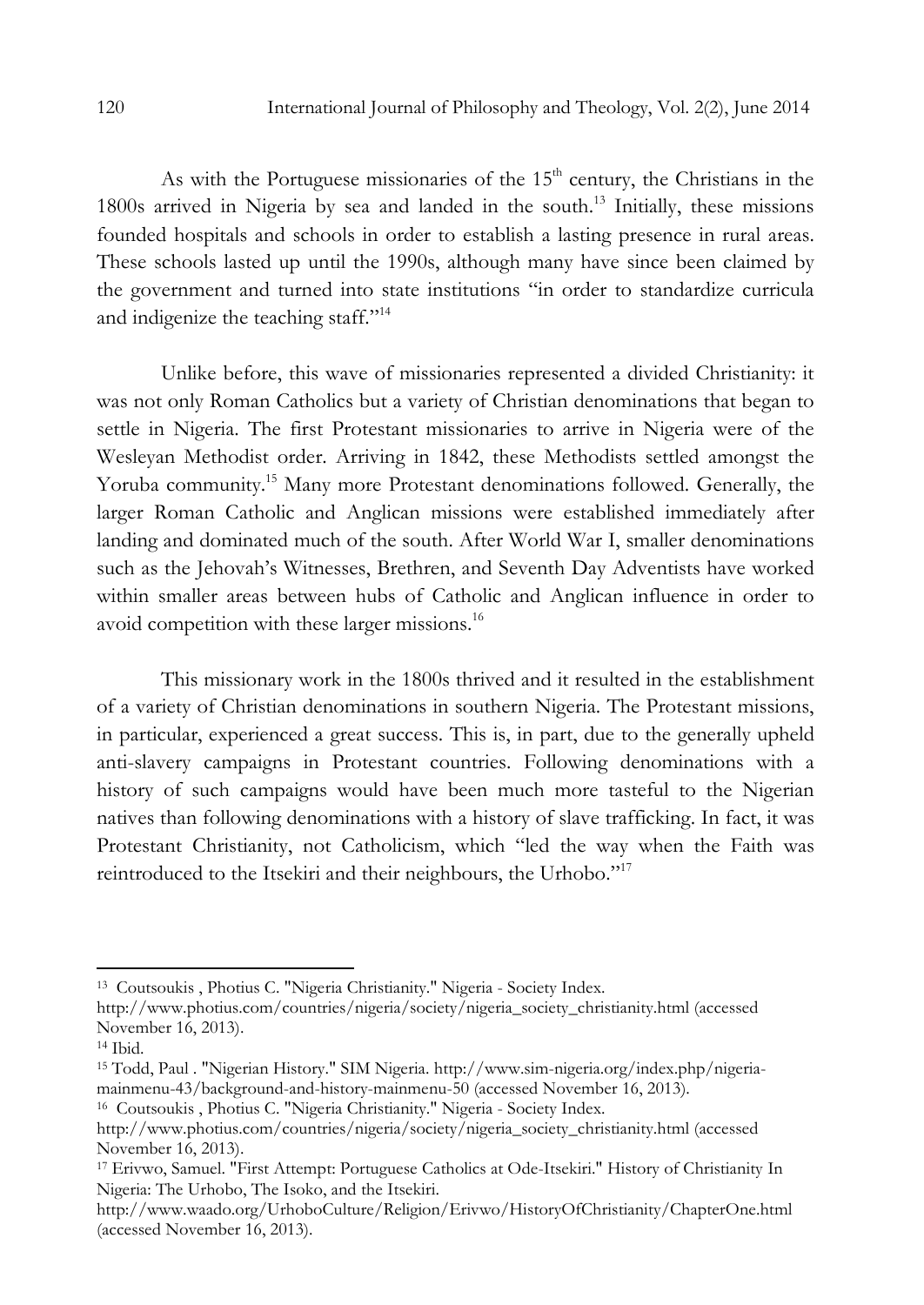Today the success of this  $19<sup>th</sup>$  century missionary work is apparent. The Catholic Church asserts 19 million members in the southeast, and the Anglican Church claims roughly 11 million devotees.<sup>18</sup>

It is worth noting that—contrary to the struggle Christianity faced in establishing roots in Nigeria—Islam had already been ingrained in Nigerian history for centuries before Christianity was introduced by the Portuguese. By the eleventh century, Islam had extended to the Bornu Empire and then through the Hausa states by the 1400s.<sup>19</sup> Nearly 500 years prior to the introduction of Christianity, Islam had already established a strong presence in Nigerian history. This is perhaps another condition that stunted the firm establishment of a Christian faith in Nigeria, and could be seen as an historical backdrop for the persecution that Christians are undergoing currently.

### Politics of Nigeria

l

In addition to the historical precedence of the Islamic faith, the politics in Nigeria also fuel the tension between Nigeria's primary religions: Christianity and Islam. The beginning of Nigeria's contemporary political problems began when British campaigns to abolish the slave trade turned into a large scale intervention in foreign affairs of what would become present day Nigeria.

After such a weighty intervention, British authorities decided to assume total jurisdiction over the coastal area of Lagos, a colony of Benin that was founded in 1700 under this British power.

The British occupancy began extending its reaches along the coast, and influenced the culture greatly from the 1850s onward. $^{20}$ 

<sup>18</sup> Todd, Paul . "Nigerian History." SIM Nigeria. http://www.sim-nigeria.org/index.php/nigeriamainmenu-43/background-and-history-mainmenu-50 (accessed November 16, 2013). <sup>19</sup> Ibid.

<sup>20</sup> Metz, Helen. "Abolition of the Slave Trade." Nigeria: A Country Study.

http://countrystudies.us/nigeria/11.htm (accessed November 20, 2013).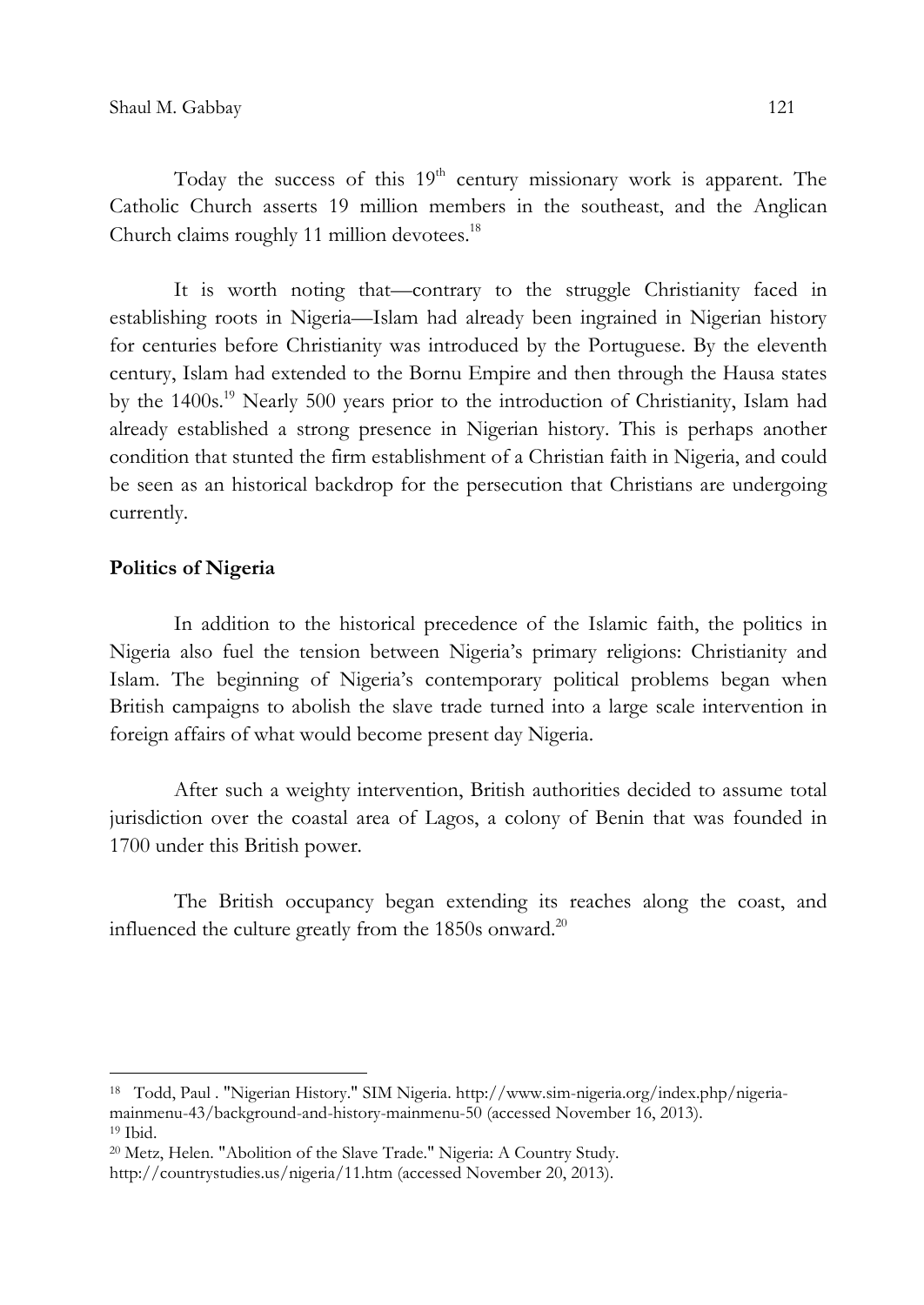This colonization of the Lagos area resulted in superficial borders that grouped peoples of differing culture, tradition, customs, and religion into one programmed area. The clash of diverse people led to disputes as to how the inhabitants should be governed.<sup>21</sup>

This became of particular concern when constitutions were being drafted for a greater Nigerian autonomy after World War II.<sup>22</sup> The primary disputes that are apparent today between Muslim north and Christian south were already forming during the drafting of these constitutions. The costal south that had been influenced by Christianity and European thinking since the 1400s was more prone to take a moderate nationalistic stance influenced, in part, by Western systems. On the other hand, the idea of Islamic legitimacy in the north amongst the emirs—or high ranking Islamic officials—had been a fundamental element of the governance in that region. Therefore, the tone of the strong nationalistic sentiment in the north was "decidedly anti-Western."<sup>23</sup>

After its independence in 1960, the politics and governance of Nigeria was quite unstable. Military rule ensued for the next sixteen years until a new constitution was adopted in 1999.<sup>24</sup>

When this new arena for democracy was opened after this military repression, religious and ethnic groups began to "pursue their demands through violence" in order to gain power in the new system.<sup>25</sup> This new climate led to the paradoxical link of Nigerian democracy and religious clashes.<sup>26</sup>

The weakness of the national government has led to certain northern states enacting an adapted version of the Islamic Sharia criminal code which is locally enforced by a patrol called the Hisbah. The Hisbah enforces policies that are mandated by Islamic faith.

 $\overline{a}$ 

<sup>21</sup> Metz, Helen. "Abolition of the Slave Trade." Nigeria: A Country Study.

<sup>21</sup> Ibid.

<sup>&</sup>lt;sup>20</sup> "Central Intelligence Agency." The World Factbook. https://www.cia.gov/library/publications/theworld-factbook/geos/ni.html (accessed November 16, 2013).

http://countrystudies.us/nigeria/11.htm (accessed November 20, 2013).

<sup>&</sup>lt;sup>22 "</sup>Central Intelligence Agency." The World Factbook. https://www.cia.gov/library/publications/theworld-factbook/geos/ni.html (accessed November 16, 2013).

<sup>25</sup> BBC. "Nigeria profile." BBC News. http://www.bbc.co.uk/news/world-africa-13949550 (accessed November 6, 2013).

<sup>26</sup> "Christians, Muslims At War In Nigeria." NPR News.

http://www.npr.org/templates/story/story.php?storyId=124531034 (accessed November 6, 2013).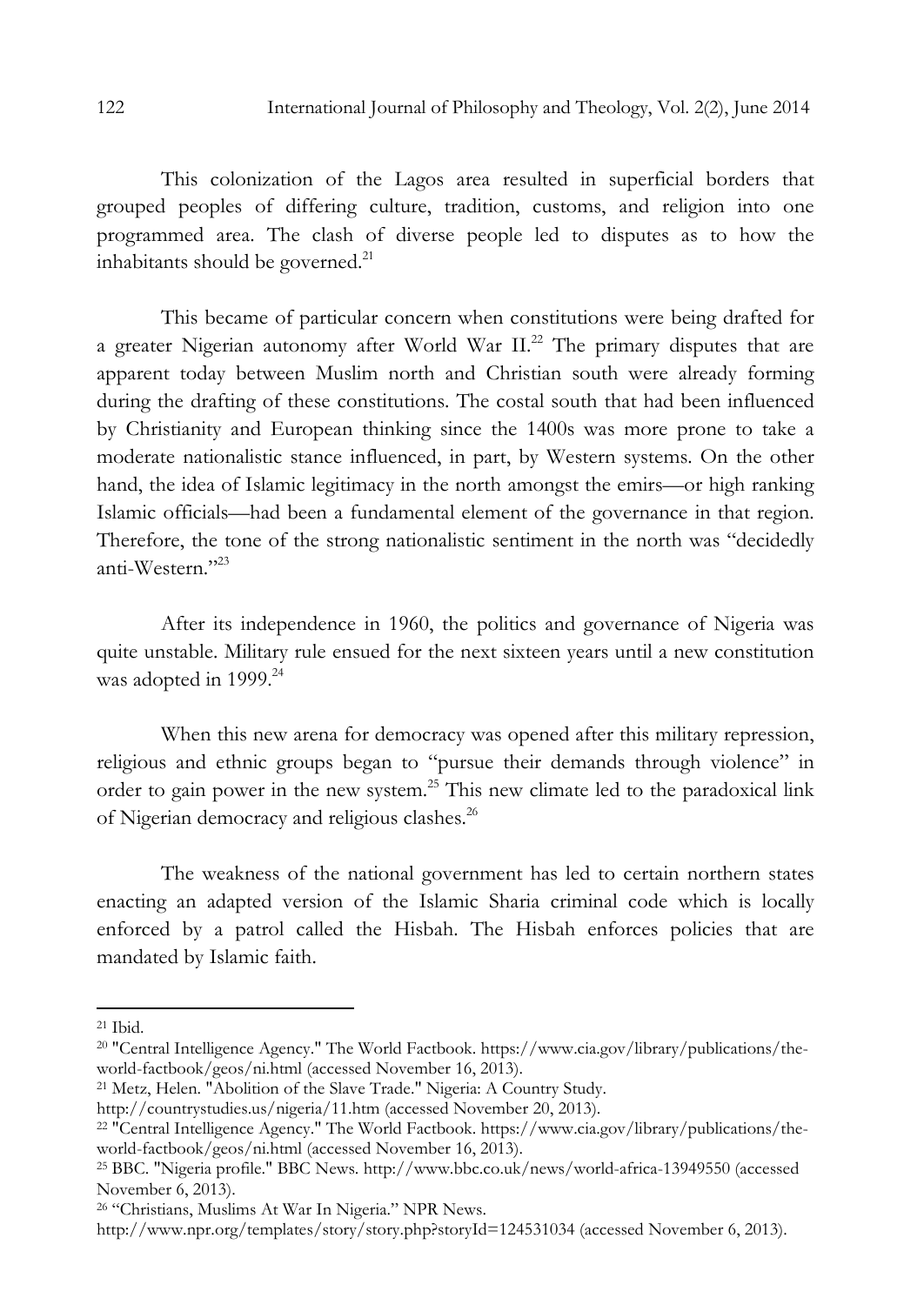For instance on November 28, 2013, the Hisbah oversaw the public destruction of over 240,000 bottles of beer to discourage alcohol consumption and other actions deemed immoral by the Islamic faith.<sup>27</sup> This event is represented in Figure 4.

Additionally, as of January 2014 homosexuality has been deemed unlawful by President Goodluck Jonathan. This new law—which is remarkably popular in the entirety of Nigeria—states that homosexuality is a crime punishable by up to 14 years in prison. However, in the Islamic north the punishments are notably more severe. Under Sharia law, sodomy is at least ondemnable by death by stoning, although no cases of stoning have been yet reported. Nonetheless, many individuals await trials in the north under such denunciations $28$ .



### Figure 4

<sup>27</sup>Smith, Alexander. "Nigerian police destroy 240,000 bottles of beer in public display of strict Islamic law." NBC News. http://worldnews.nbcnews.com/\_news/2013/11/28/21659593-nigerian-policedestroy-240000-bottles-of-beer-in-public-display-of-strict-islamic-law?lite (accessed February 2, 2014). <sup>28</sup> Murdock, Heather . "Nigerians applaud anti-gay law as Islamic court hands out 20 lashes." The Christian Science Monitor. http://www.csmonitor.com/World/Africa/2014/0117/Nigerians-applaudanti-gay-law-as-Islamic-court-hands-out-20-lashes (accessed February 2, 2014).  $29$  Ibid.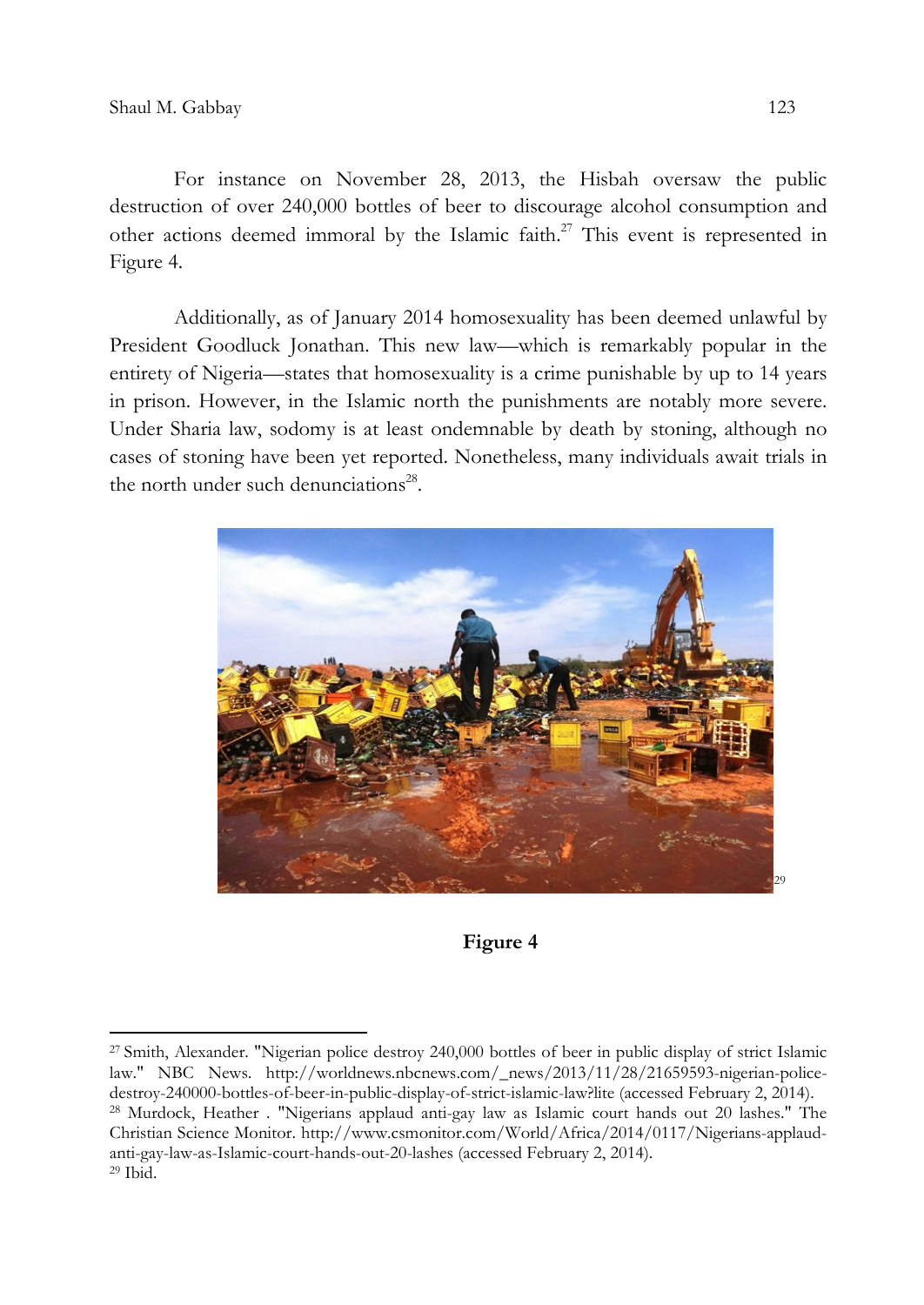This code, as it has been applied in Nigeria, is often accused of violating human rights "such as the right of minorities to practice the religion of their choice, the right to life, and the right to be free from cruel, inhuman or degrading treatment or punishment."<sup>30</sup> Such forms of degrading punishment range from caning and imprisonment for consuming alcohol—a mandate that directly upholds Islamic principles of alcohol prohibition—to stoning for cases of incest and homosexuality. Some human rights communities, including the Human Rights Watch, condemn this Nigerian Sharia practice as bordering on unusual punishment and torture.<sup>31</sup>

The adoption of Sharia code is an unmistakable indication of the present link between the religion and politics in Nigeria, and it can even signify the domination of regional religion over federal governance. This is not surprising given that religion was prevalent in Nigerian history before any type of local governance was assumed. The colonization of Nigeria by foreign powers grouped people traditionally split by ethnic and political lines into a country that—by modern standards—*must* be governed by a unified law which cannot be agreed upon by these diverse peoples.

This has led to tensions between regions of powerful religious tradition that are trying to secure the interests of their faith in the national governance.

### Religious Tension

 $\overline{a}$ 

After confirming the undeniable fact that religion and politics are intertwined in contemporary Nigeria, it is fitting to delineate which groups are of particular concern. As mentioned before, the divisions of Islamic north and Christian south are the most acute. Not only are the regions divided by religion but also by traditional cultural differences that perhaps go back further than any religious differences. The ethnic groups the in north—particularly the Hausa-Fulani—and the ethnic groups in south were already defined by pre-colonial boundaries of culture and tradition before the religions of the regions were markedly delineated. The Hausas, for instance "have a legend which traces their ancestry to migrants from the Far-east. So also does a Yoruba legend."<sup>32</sup> These present day spheres of political loyalty are ingrained even deeper than the religions rifts between Nigerian regions.

<sup>30</sup> "Human Rights Brief - Center for Human Rights and Humanitarian Law - Washington College of Law." Human Rights Brief - Center for Human Rights and Humanitarian Law - Washington College of Law. http://www.wcl.american.edu/hrbrief/10/1nigeria.cfm (accessed November 12, 2013). <sup>31</sup> Ibid.

<sup>32</sup> "Nigeria: History." The Embassy of the Federal Republic Nigeria.

http://www.nigerianembassy.or.kr/nigeria/history.asp (accessed November 26, 2013).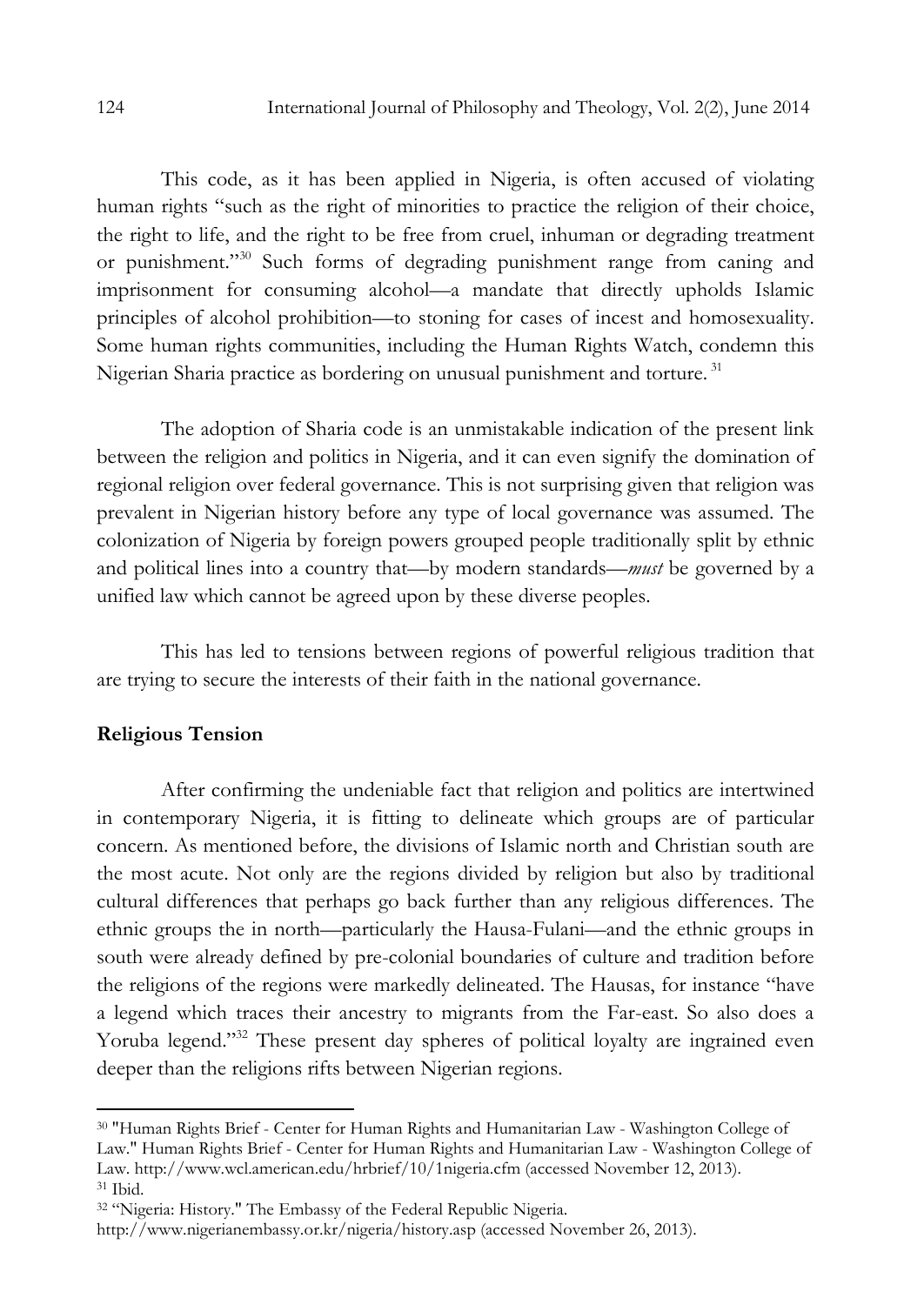These cultural and religious rifts are particularly acute in times of weak federal governance, as can be observed by the present day climate of competition between these religious groups. Before addressing the violence that has ensued as a consequence of this competition, it is relevant to mention that these religious groups are also using local government regulations in order to slow the progress of competing religions. There have been complaints from Christians that the local government officials in principally Islamic northern states have used zoning regulations to hinder the construction of Christian churches.

There are also complaints from Muslims in the Christian-majority south of the same nature: it has been reported that local Christian officials have halted construction of mosques as a form of retaliation for the treatment of Christians in the north $^{33}$ 

This animosity is, sadly, not restricted to the government playing field, but has led to activity of an increasingly violent nature. Not only is this persecution interreligious, but even present within members of the same religion. For example, on August 8, 2012 personnel from the Kano State arrested 20 Muslims during Ramadan who elected not to fast. These Hisbah personnel allegedly starved the detainees for three days in order to "teach them how to fast."<sup>34</sup>

This sort of hostility within religions and local state governments is not even the extent of the issues in contemporary Nigeria. This antagonism leads to a topic that is of the greatest concern—both in Nigeria and globally—and of an even more violent nature. Namely, the immense violence from the militant sect "People Committed to the Propagation of the Prophet's Teachings and Jihad," better known by its Hausa name Boko Haram.

### Chronology of Violence, Including Birth and Early Action of Boko Haram

The Boko Haram was born in a climate of government instability and religious tension.

l

<sup>33</sup> U.S. Department of State. "Country Reports on Human Rights Practices for 2012." U.S. Department of State.

http://www.state.gov/j/drl/rls/hrrpt/humanrightsreport/index.htm#wrapper (accessed November 12, 2013).

<sup>34</sup> Ibid.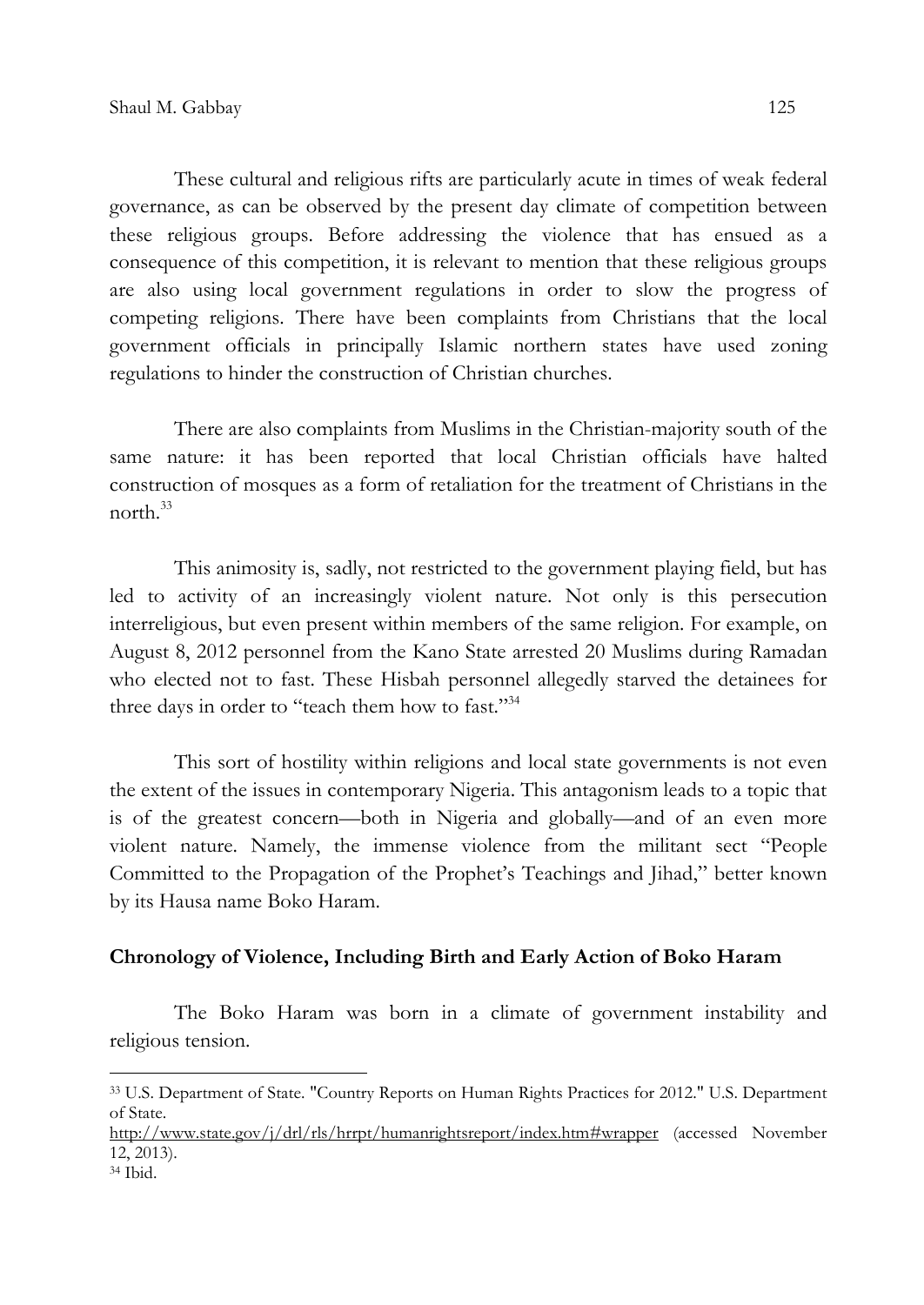In 1986, a governmental decree was issued stating that Nigeria was to become a member of the Organization of the Islamic Conference. This raised concerns from Nigerian Christians who felt that it pushed Nigeria closer to becoming an Islamic state.

Tensions between north and south—Muslim and Christian—only rose in the subsequent years, especially following the election of President Obasanjo in 1999. Born in southwest Nigeria, Olusegun Obasanjo initially served as a military leader from 1976-1979, then as an elected President of the civilian government for two terms from 1999 through 2007.

A devout Christian, his victory over northerner and Muslim Muhammadu Buhari—a champion for Sharia Law—had led to discontent among the northern Muslim states.<sup>35</sup>

Obasanjo's campaign for civilian over military rule and a Western-style democracy expectedly made the northern states afraid for their interests in preserving Sharia Law under an Islamic tradition.

It was during this campaign that the Boko Haram emerged in 2002.<sup>36</sup> The official name of this group "People Committed to the Propagation of the Prophet's Teachings and Jihad" (Hausa: Jama'atu Ahlis Sunna Lidda'awati Wal-Jihad) is quite direct in its anti-Western message. The Boko Haram was founded by Muhammad Yusuf. After Yusuf's death in police custody in 2009, control over the group was assumed by Abubakar Shekau (Figure 5.)

<sup>35</sup> Isaacs, Dan. "Profile: Olusegun Obasanjo." BBC News. http://news.bbc.co.uk/2/hi/2645805.stm (accessed November 30, 2013).

<sup>36</sup> Ross, Will. "Nigeria's army gunning for Boko Haram." BBC News.

http://www.bbc.co.uk/news/world-africa-22811995 (accessed November 6, 2013).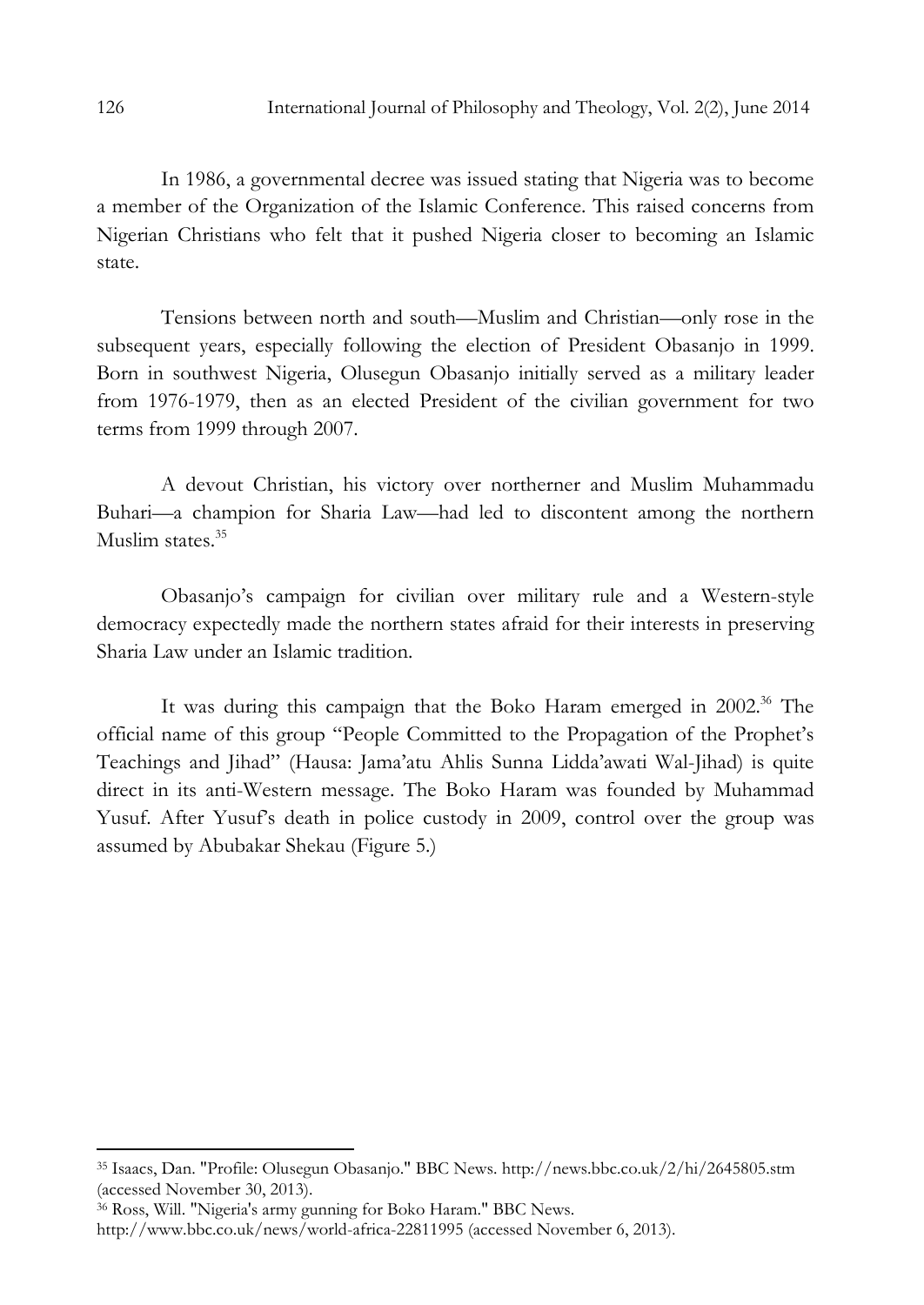

### Figure 5

Fluent in Arabic, Kanuri, and his native Hausa, Shekau is said to have met Yusuf through a mutual friend while in school as a theology student.

He assumes a distant control of the Boko Haram through an intricate chain of command with limited contact with even the highest officers. The group's message and responses to various events are propagated by videos posted on the internet. Once thought to have been killed in 2009 by police forces, Shekau re-emerged in a video in 2010, not to be seen publicly since.

Massive police crackdowns on the group have seemed to render the Boko Haram more violent as a form of retaliation. He is considered to have planned the UN office bombing in Abuja in August 2011<sup>38</sup> and has been declared a global terrorist with a  $$7$  million bounty by the United States.<sup>39</sup> Shekau is understood to have a more radical stance than his predecessor with quotes like, "Teachers who teach western education? We will kill them! We will kill them in front of their students, and tell the students to henceforth study the Quran."<sup>40</sup>

<sup>38</sup> BBC. "Profile of Nigeria's Boko Haram leader Abubakar Shekau." BBC News.

bama/#sthash.vD9Rqc4S.dpuf (accessed November 12, 2013).

<sup>37</sup>Omonobi, Kingsley . "Exclusive: The last days of Shekau, Boko Haram Leader." Vanguard News. http://www.vanguardngr.com/2013/08/the-last-days-of-shekau-boko-haram-leader-exclusive/ (accessed February 3, 2014).

http://www.bbc.co.uk/news/world-africa-18020349 (accessed November 6, 2013).

<sup>39</sup> "Boko Haram kill 27, torch 300 homes in Borno." Vanguard News.

http://www.vanguardngr.com/2013/11/boko-haram-kill-27-torch-300-homes-

<sup>40</sup> Ibrahim, Raymond . "Attacks on Christians Escalate in Egypt, NigeriaMuslim Persecution of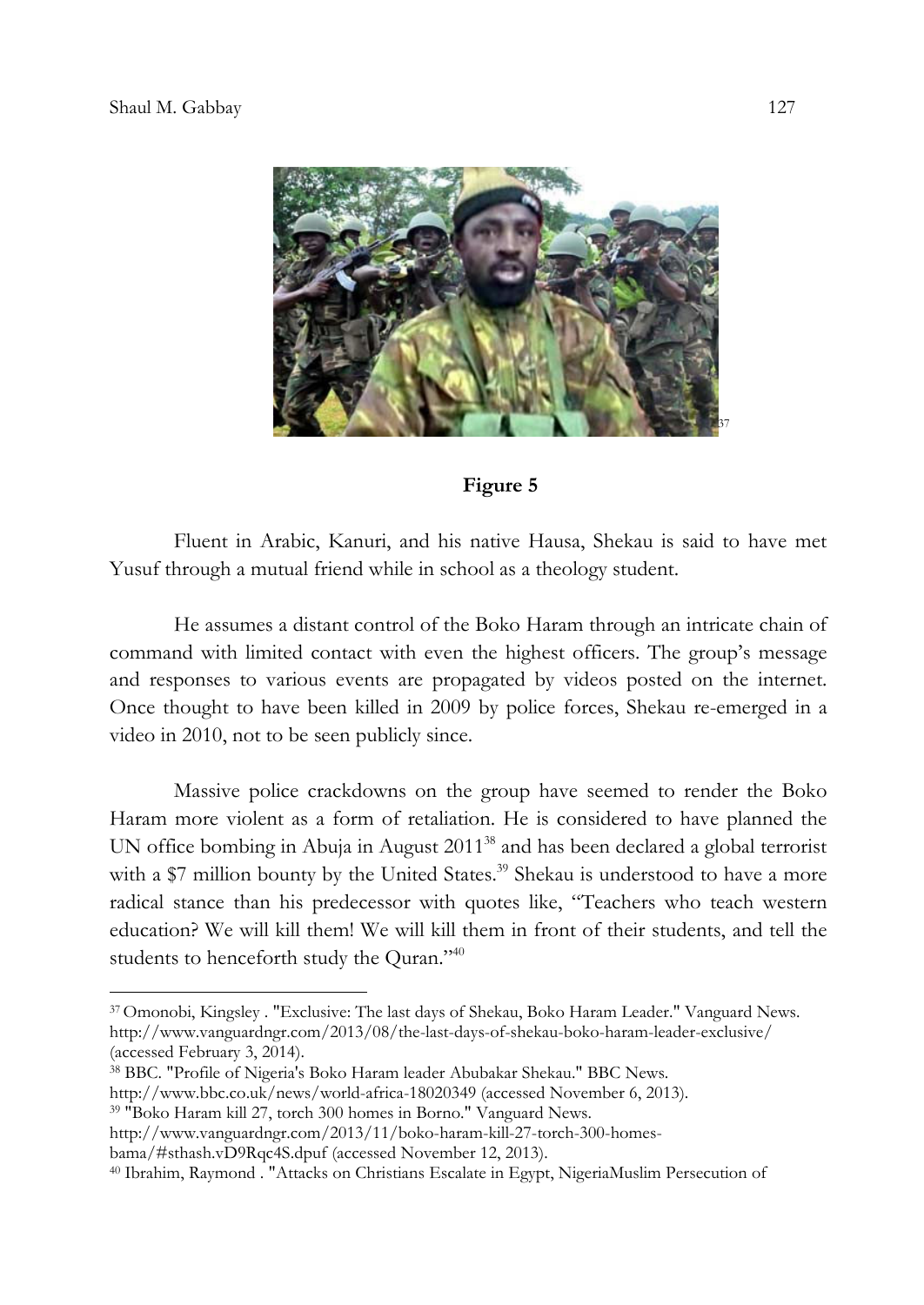Since the establishment of the Boko Haram, incidences of violence between Christians and Muslims have risen. Between 1999 and 2006 alone, the BBC has reported that over  $10,000$  people were killed in sectarian and communal clashes.<sup>41</sup> Burnings of Christian churches and Muslim mosques are prevalent throughout the country, often as retaliation for a previous incident that sparks a domino effect of reprisal between the two religious groups. These instances are generally much like those in mid-November 2008. During this instance, two Christian churches were destroyed in the northern city of Yelwa and later in the same month, and six pastors were murdered in the central city of Jos following local elections. During the ensuing violence, 500 people were killed, 40 churches were destroyed, and 25,000 individuals were displaced.<sup>42</sup>

In the aftermath of this violence, from July 26 to 29, 2009 supporters of Boko Haram launched the group's first recorded attack since its birth in 2002.<sup>43</sup>

The assault spanned four states and targeted police stations and other government facilities.<sup>44</sup> During this three-day assault, 12 Christians were killed, including three pastors who were viciously beheaded for refusing to convert to Islam.<sup>45</sup>

Less than a year later, beginning on March 11, 2010, Islamist members of the Fulani ethnic group launched a series of attacks on three farming villages near the city of Jos. The Islamist members killed an estimated 500 individuals and destroyed 75 homes during this succession.<sup>46</sup> In one specific instance on March 17, 2010, 13 Christians were killed in an attack on the villages of Byei and Baten.<sup>47</sup>

<sup>44</sup> U.S. Department of State. "2009 Human Rights Report: Nigeria." U.S. Department of State.

Christians: July, 2013." Gatestone Institute: International Policy Council.

http://www.gatestoneinstitute.org/3977/egypt-nigeria-attacks-christians (accessed November 12, 2013).

<sup>41</sup> BBC. "Bodies pile up after Nigeria riot." BBC News. http://news.bbc.co.uk/2/hi/4743672.stm (accessed November 30, 2013).

<sup>42</sup>"Nigeria." The Voice of the Martyrs (Canada). http://www.persecution.net/nigeria.htm (accessed November 30, 2013).

<sup>43</sup> BBC. "Boko Haram timeline: From preachers to slave raiders." BBC News.

http://www.bbc.co.uk/news/world-africa-22538888 (accessed November 6, 2013).

http://www.state.gov/j/drl/rls/hrrpt/2009/af/135970.htm (accessed November 30, 2013).

<sup>45</sup> "Pastors beheaded in Borno state." The Voice of the Martyrs (Canada).

http://www.persecution.net/ng-2009-08-12.htm (accessed November 30, 2013).

<sup>46</sup> "Christians brutally massacred in Plateau state." The Voice of the Martyrs Canada.

http://www.persecution.net/ng-2010-03-11.htm (accessed November 30, 2013).

<sup>47</sup> "Thirteen Christians killed near Jos." The Voice of the Martyrs Canada.

http://www.persecution.net/ng-2010-03-18.htm (accessed November 30, 2013).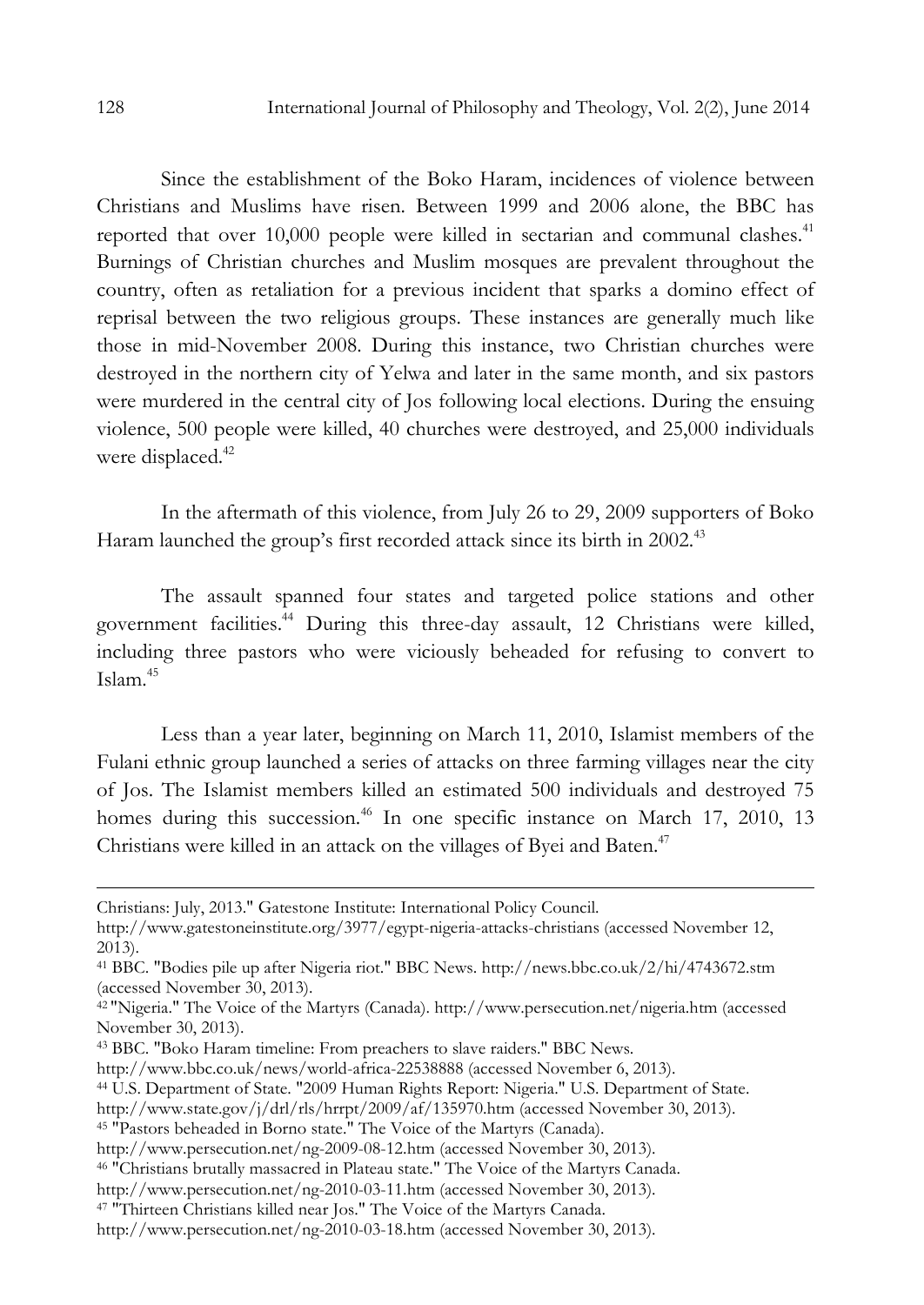In another similar instance on July 17, 2010, an armed mob from the Fulani tribe attacked Mazah, a Christian village. In this attack the church leader, Reverend Nuhu Dawat, along with his wife, two children, and grandchild were killed among four others. Several houses and a church were burned.<sup>48</sup> In the same year, December heralded a series of Christmas bombing. The bombings targeted churches in the Plateau State and 32 people died in the explosions. A year later, Christmas Day services were also targeted in multiple cities, killing dozens.<sup>49</sup>

This violence was only the beginning action of the group known as the Boko Haram, and in no way captures every instance of the group's violence. As time has passed, the group's efforts have been magnified and developed into—what many foreign powers consider—actions of a terrorist organization.

### Rising Action of Boko Haram

l

As an effect of the violent actions of the Boko Haram, the U.S. Department of State has deemed it the second most dangerous terrorist group in the world, as of November 14, 2013. $50$ 

Violence towards Christians—and individuals representing a Western method of thinking—has worsened from 2010-2013 due to the gaining strength of Boko Haram, whose attacks are becoming more violent and more frequent. The group, especially under the command of Abubakar Shekau, intends to turn Nigeria into a fully "pure" Islamic State by not only demanding that all Christians should not only flee their territory, but from the country altogether.

One way in which the Boko Haram intends to achieve this is to have a society ruled solely by drastic Sharia Law which is deemed by many as an infringement upon the rights of freedom of religion in the indigenous religious and Christian communities.

http://www.inspiremagazine.org.uk/news.aspx?action=view&id=4669 (accessed November 30, 2013). <sup>49</sup> BBC. "Boko Haram timeline: From preachers to slave raiders." BBC News.

<sup>48</sup> "Nigerian Christians 'are sitting targets'." Inspire Magazine: News.

http://www.bbc.co.uk/news/world-africa-22538888 (accessed November 6, 2013).

<sup>50</sup> "Attacks against Nigeria's Christians go unnoticed in the West" WORLD. http://www.worldmag.com/2013/10/attacks\_against\_nigeria\_s\_christians\_go\_unnoticed\_in\_the\_west (accessed November 12, 2013).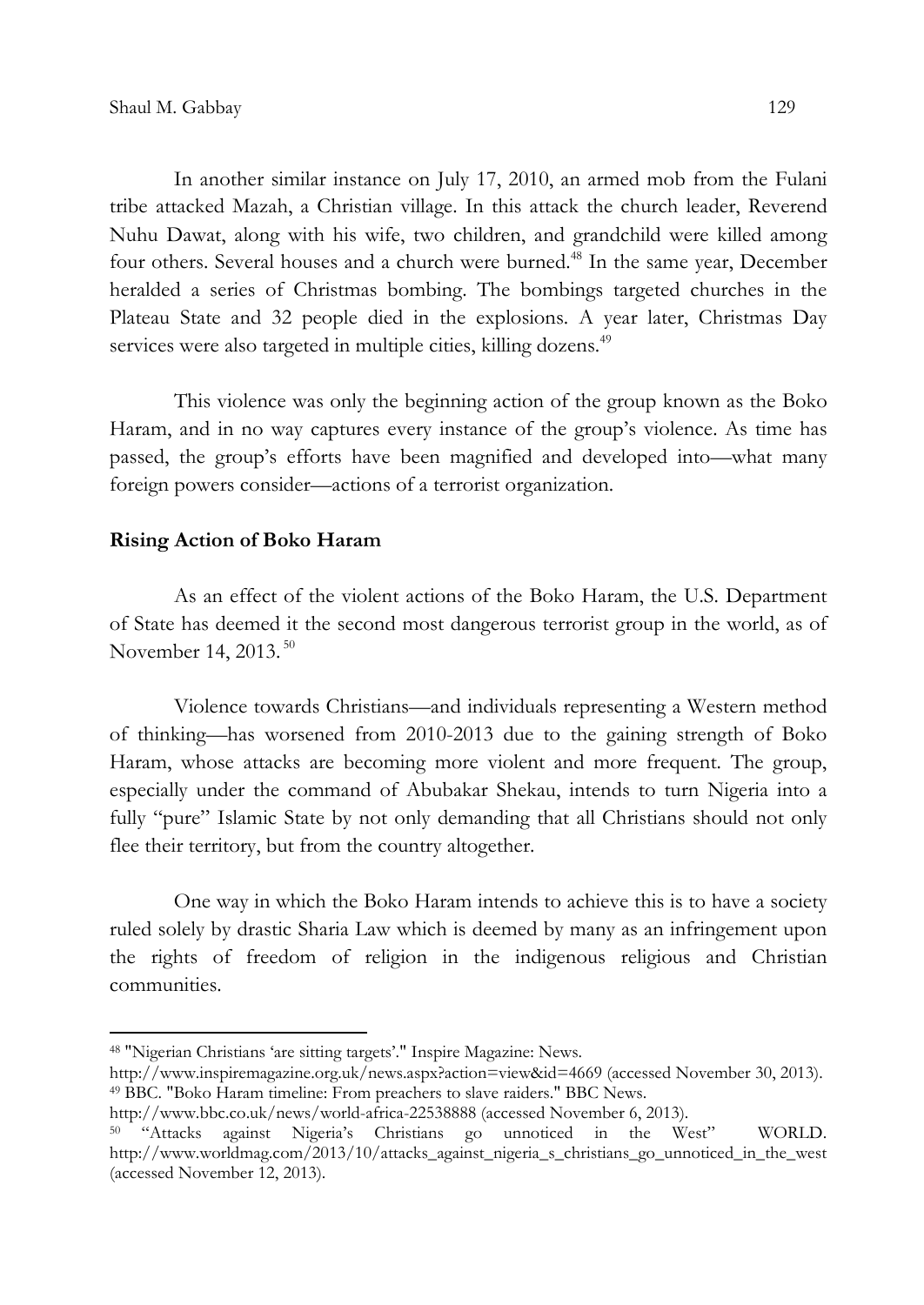One such example of this drastic system is in Article 150 of the Sharia penal code that mandates caning and imprisonment for alcohol consumption, regardless of whether the consumption was public or private. This provision is one that clearly and strictly upholds the values of the Islamic faith which prohibits drinking alcohol by any member. Articles 130 and 133 of Sharia Code punish cases of sodomy and incest with one hundred caning lashes and imprisonment, and death by stoning in Articles 127 and 129 in cases of rape and adultery. Such radical penalties uphold traditional Islamic principles, but are considered by modern standards to "violate the right to life and, in many cases, may reach the threshold of torture or cruel, inhuman or degrading punishment." The punishments are continuously contested by international human rights committees such as Human Rights Watch.<sup>51</sup>

In addition to targeting communities of Christians and religious minorities, the Boko Haram has organized attacks on the government and even fellow Muslims that—the the group's mind—are acting outside of the strict principles of fundamentalist Islam.

The U.S. Department of State's Country Report on Nigeria states that the "Boko Haram violently murdered hundreds of Christians and Muslims…The group often targeted political and ethnic rivals, religious leaders, businesses, homes, police stations, military installations, churches, mosques, and rural villages using assault rifles, bombs, suicide car bombings, and suicide vests."<sup>52</sup> The organization's violence is varied and wide-ranging. There are even suspicions that the group is associated to, or allied with, Al Shabab in East Africa and al-Qaida in the Maghreb.<sup>53</sup>

### Chronology of the Boko Haram, 2011-2014

The most recent actions by the Boko Haram are by far the worst in the group's history since its foundation in 2002. A timeline of foremost events in the Boko Haram's activity will give an idea of the extensive, and often undiscriminating, destruction of the group.

<sup>51</sup> "Human Rights Brief - Center for Human Rights and Humanitarian Law - Washington College of Law." Human Rights Brief - Center for Human Rights and Humanitarian Law - Washington College of Law. http://www.wcl.american.edu/hrbrief/10/1nigeria.cfm (accessed November 12, 2013).

<sup>52</sup>U.S. Department of State. "Country Reports on Human Rights Practices for 2012." U.S. Department of State. http://www.state.gov/j/drl/rls/hrrpt/humanrightsreport/index.htm#wrapper (accessed November 12, 2013).

<sup>53</sup> NPR. "After School Attack, Nigeria's President Calls For Unity." NPR.

http://www.npr.org/2013/10/02/228376358/after-school-attack-nigerias-president-calls-for-unity (accessed November 6, 2013).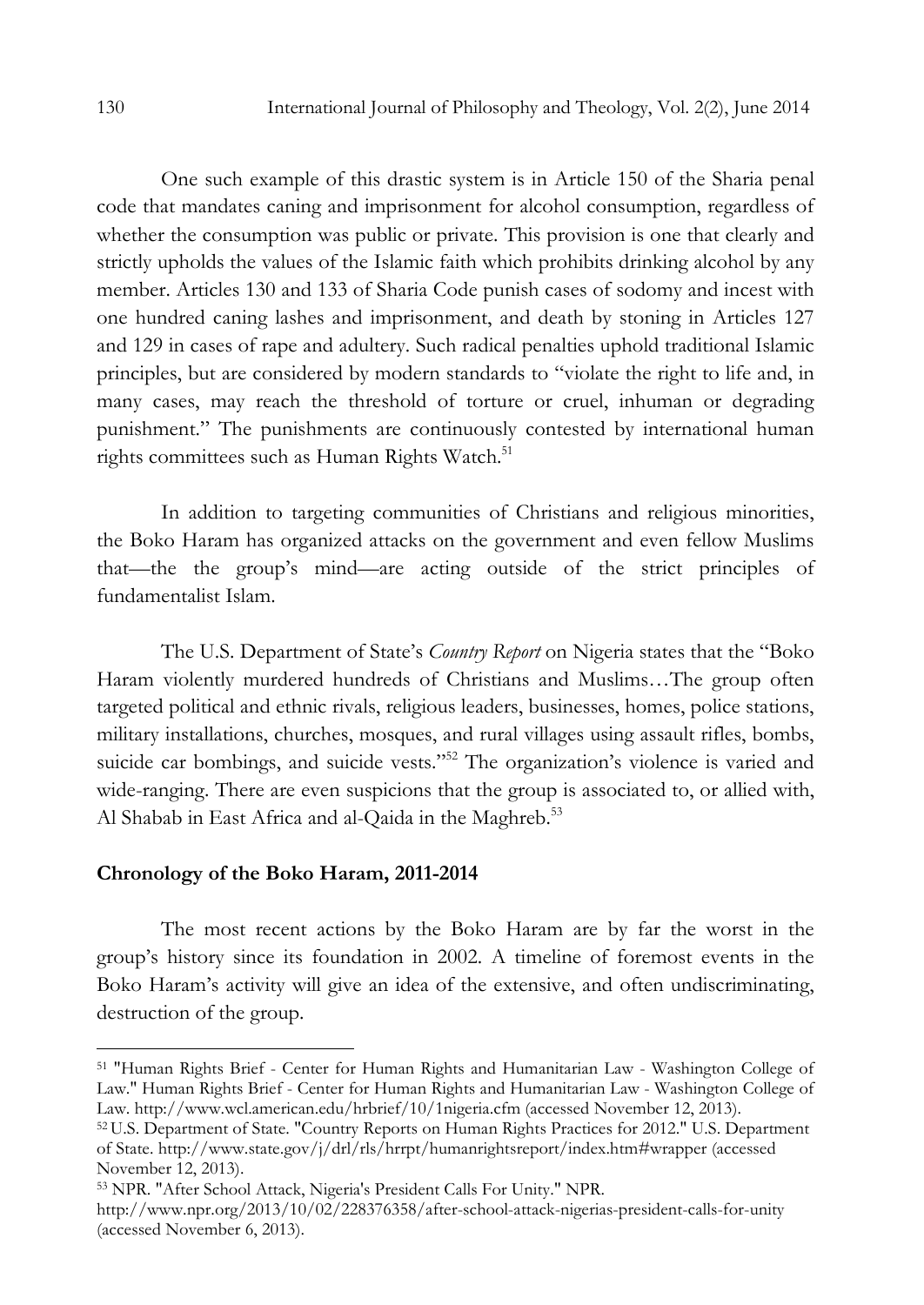As mentioned before, the 2011 reelection of national leader Goodluck Jonathan (from the Peoples Democratic Party) hearkened mob violence in response to Muslim northerner Muhammadu Buhari's loss. Starting April 17, 2011, immediate protests and riots by Mr. Buhari's supporters targeted towns of Kano and Kaduna, the violence of which displaced 16,000 Christians and supporters of Goodluck Jonathan from their homes to seek refuge in police stations.<sup>54</sup> An attack on a Christian village in the Bauchi State on May 7, 2011 killed 16 and wounded several more. In addition to this violence, little more than a week before this attack, four bombs were set off in northeastern Maiduguri killing at least three others. This put the estimated death toll at roughly 516 in less than a month succeeding the election of Goodluck Jonathan.<sup>55</sup>

Whether linked to the election or not, the brutality of the Boko Haram continued through the year 2011.

In June 2011 a suicide bomber killed eight people at police headquarters in Ajuba while in December, Christmas bombings killed forty people. The onset of the year 2012 did nothing to lessen the violence. In January, the group conducted a spree of bombings and shootings at Christian churches, causing the death of over 100 people.<sup>56</sup>

A particularly disturbing account from a Muslim woman who converted to Christianity in a northeast state shows the boundless focus of this persecution. According to her, she received death threats by "anonymous harassers" who she believed to be Boko Haram members. They told her to convert back to Islam and when she refused—the "unknown gunmen shot and killed members of her immediate family in her home."<sup>57</sup>

<sup>54</sup> Yushau, Muhammad. "Nigeria election: Riots over Goodluck Jonathan win." BBC News.

http://www.bbc.co.uk/news/world-africa-13107867 (accessed December 2, 2013).

<sup>55</sup> BBC. "Nigeria election violence 'left more than 500 dead'." BBC News.

http://www.bbc.co.uk/news/world-africa-13184298 (accessed December 4, 2013).

<sup>56</sup> BBC. "Nigeria profile: Timeline." BBC News. http://www.bbc.co.uk/news/world-africa-13951696 (accessed December 4, 2013).

<sup>57</sup> U.S. Department of State. "Country Reports on Human Rights Practices for 2012." U.S. Department of State. http://www.state.gov/j/drl/rls/hrrpt/humanrightsreport/index.htm#wrapper (accessed November 12, 2013).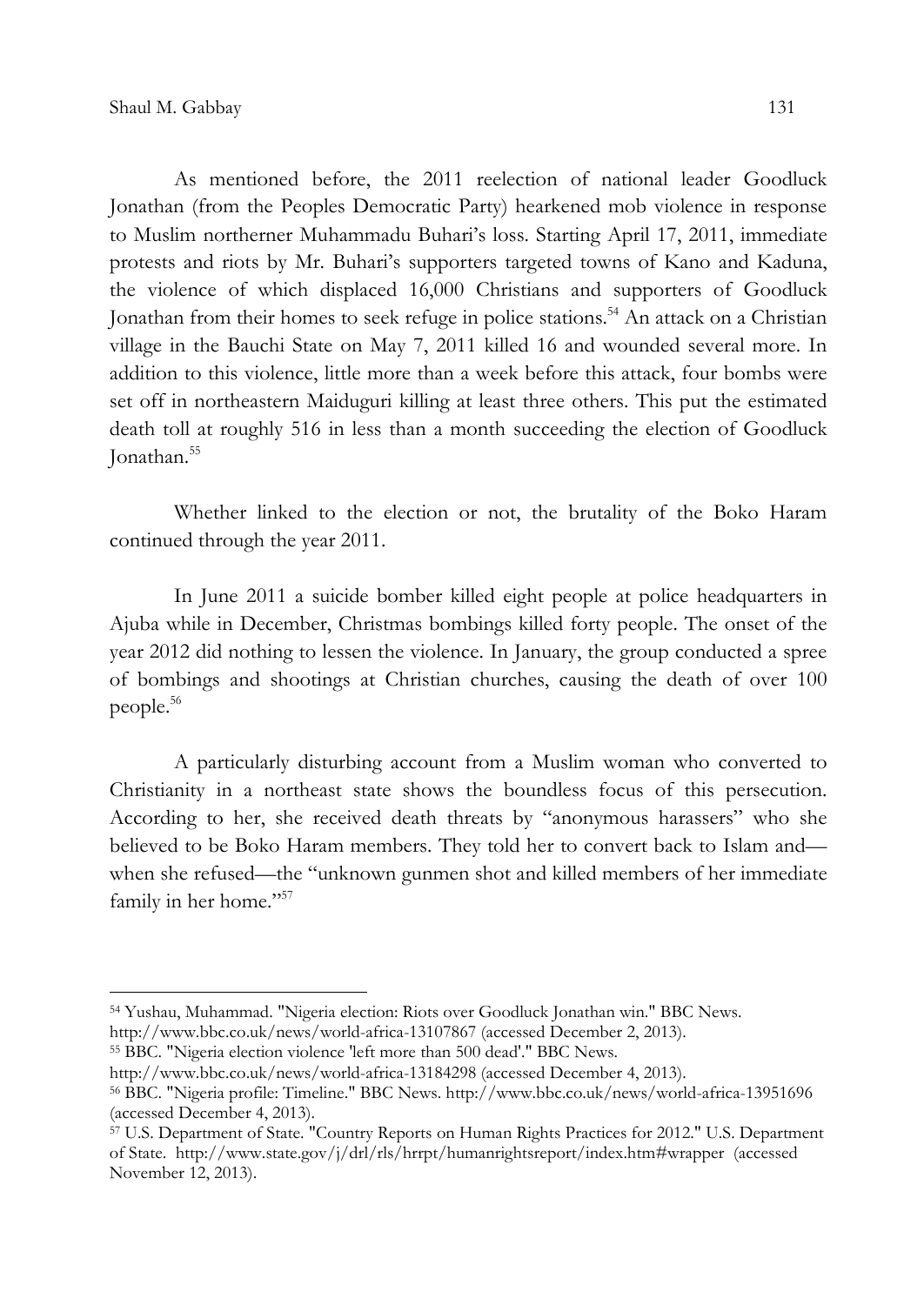In the summer of 2012, more cruelty ensued. In June, the Boko Haram claimed direct responsibility for church attacks in Borno State and Jos City. These attacks injured dozens and took the life of Saleh Abubakar Ningi, a retired Deputy Inspector General for the police. His vehicle was targeted and this attack resulted in the death of the "most senior security official" killed by the Boko Haram to that date. July brought about the first mosque bombing in Maiduguri by a suicide bomber. The target was another high ranking leader in Borno, senior Muslim, Alhaji Abubakar Umar Garbai El-Kanemi. The reason for attacking a Muslim official (rather than a Christian) was stated to have been because of his stance as a Muslim was deemed "too moderate<sup>"58</sup>

The end of the year brought continued church attacks by the Boko Haram. On November 5, 2012, the group's gunfire and bombs resulted in 150 deaths and the serious injury of more than 100 others.<sup>59</sup> Christmas Eve ushered attacks that killed a pastor and at least five other Christians in northeastern Yobe and the burning of a church. Maiduguri was also burdened by the deaths of six, including a deacon.

It is estimated that in 2012 alone, the Boko Haram killed more than 770 people, which was the bloodiest year for the group in its existence. <sup>60</sup> Yet another statistic from Israel National News is perhaps more gruesome. It states that an average of 100 Christians died each month as a result of actions of the Boko Haram.<sup>61</sup>

The year 2013 brought markedly more organized action by the Boko Haram. In February, a French family of six was taken hostage "in response to France's military intervention against militant Islamists in Mali."<sup>62</sup> This was the first abduction by the main branch of the Boko Haram, although the Ansaru, a branch of the Boko Haram, had committed prior abductions. In a Nigerian government report, the group was demanding a ransom of more than \$3 million to release the family.

<sup>58</sup> BBC. "Boko Haram timeline: From preachers to slave raiders." BBC News.

http://www.bbc.co.uk/news/world-africa-22538888 (accessed November 6, 2013).

<sup>59</sup> BBC. "Nigeria profile: Timeline." BBC News. http://www.bbc.co.uk/news/world-africa-13951696 (accessed December 4, 2013).

<sup>60</sup> "Boko Haram attacks 2 churches in northern Nigeria, kills 12." The Long War Journal. http://www.longwarjournal.org/archives/2012/12/boko\_haram\_launches.php (accessed December 4, 2013).

<sup>61</sup> Lev, David. "Leader: 'Open Season' on Nigerian Christians by Islamists." Israel National News.

http://www.israelnationalnews.com/News/News.aspx/170433#.UoOsi\_msg41 (accessed November 13, 2013).

<sup>62</sup> BBC. "Boko Haram timeline: From preachers to slave raiders." BBC News.

http://www.bbc.co.uk/news/world-africa-22538888 (accessed November 6, 2013).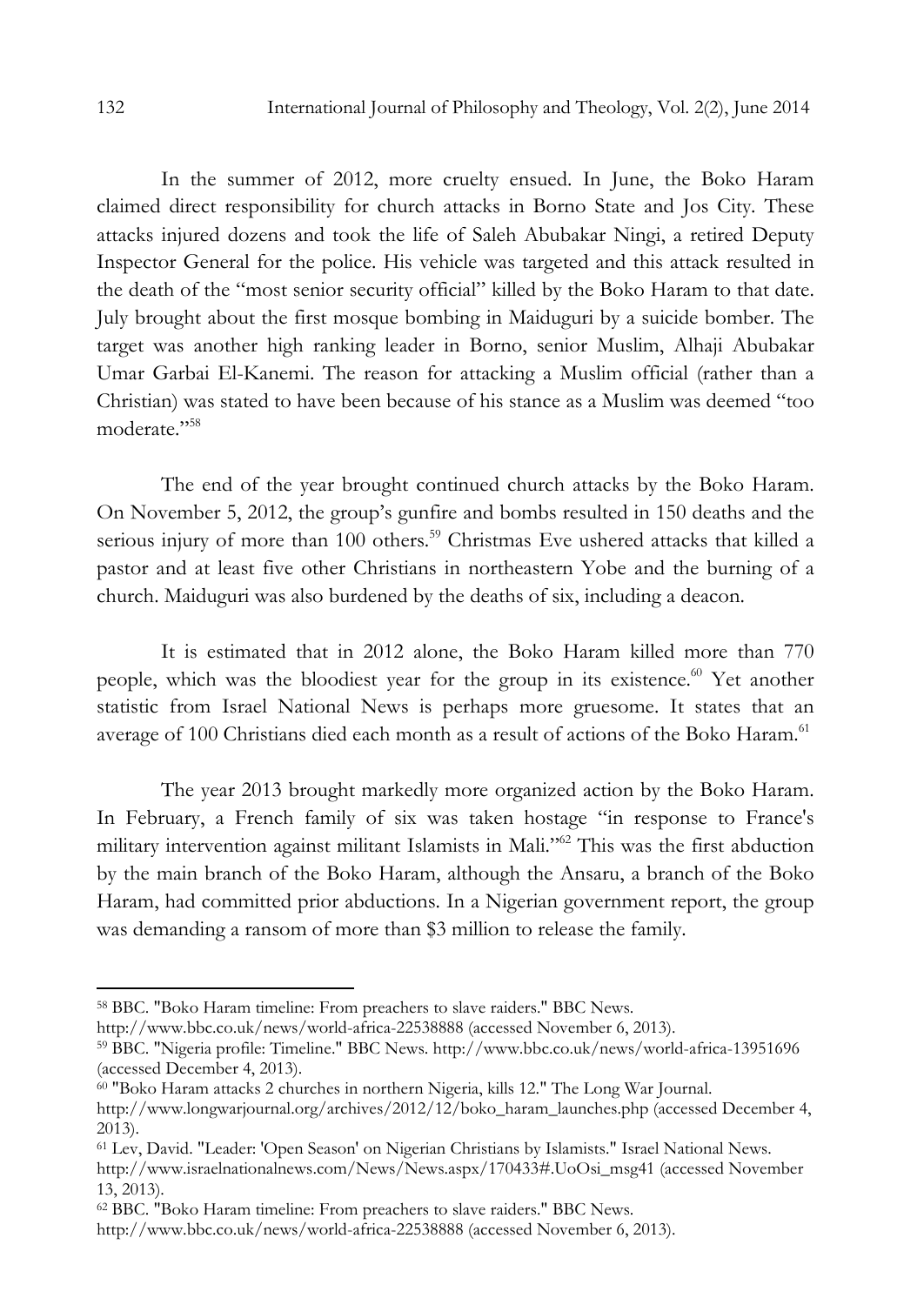Three months later on May 7, 2013 roughly 200 armed men stormed police stations, government buildings, and military barracks using armored vehicles with mounted machine guns. The militants freed 105 prisoners from the stations and 55 people were killed in the attack. As in many of the other assaults, it took place 44 miles away from Maiduguri in the town of Bama.<sup>63</sup>

These well planned attacks point to the Boko Haram being better resourced and better organized than past years of activity. It has grown more vengeful after Nigerian State arrests of individuals thought to be a part of the organization.

One such example of this retaliation happened on May 13, 2013 when the first "slaves" were captured by the Boko Haram. In a video, the group's leader, Abubakar Shekau, claimed that the women and children—teenage girls included—were taken in retribution for arrests of wives and children of the group's members.<sup>64</sup> The activity only gets more gruesome as the year progresses. On July 8, 2013 the Mamudo District witnessed a massacre of 42 people at a principally Christian school, dozens of which were children.<sup>65</sup>

Less than two months later, an Anglican priest and his son were killed in the Yobe State on September 26, 2013 after explosives set fire to a church and several homes.<sup>66</sup> Yobe State was again a focal point of violence as it was subject to the September 28, 2013 shooting at the dorms of the Yobe State College of Agriculture a predominantly Christian school with Western methodology. In this attack, gunmen forced their way through the school's security and shot over 40 college students in their sleep. In Figure 6, "rescue workers and family members attempted to identify the shrouded bodies of students killed overnight in an attack at an agricultural college in Gujba, Nigeria."<sup>67</sup>

l

 $63$  Ibid.

 $64$  Ibid.

<sup>65</sup> "Brutal Boko Haram Attack Raises Fears for North Nigerian Christian Communities." Persecution News. http://www.persecution.org/2013/07/08/brutal-boko-haram-attack-raises-fears-for-northnigerian-christian-communities/ (accessed December 4, 2013).

<sup>66</sup> "Muslim Herdsmen, Islamic Extremists Kill More Christians in Nigeria." Morningstar News. http://morningstarnews.org/2013/09/muslim-herdsmen-islamic-extremists-kill-more-christians-innigeria/ (accessed November 12, 2013).

<sup>67</sup> Nossiter, Adam. "Militants Blamed After Dozens Killed at Nigerian College." Africa. http://www.nytimes.com/2013/09/30/world/africa/students-killed-at-nigerian-school.html?\_r=1& (accessed December 4, 2013).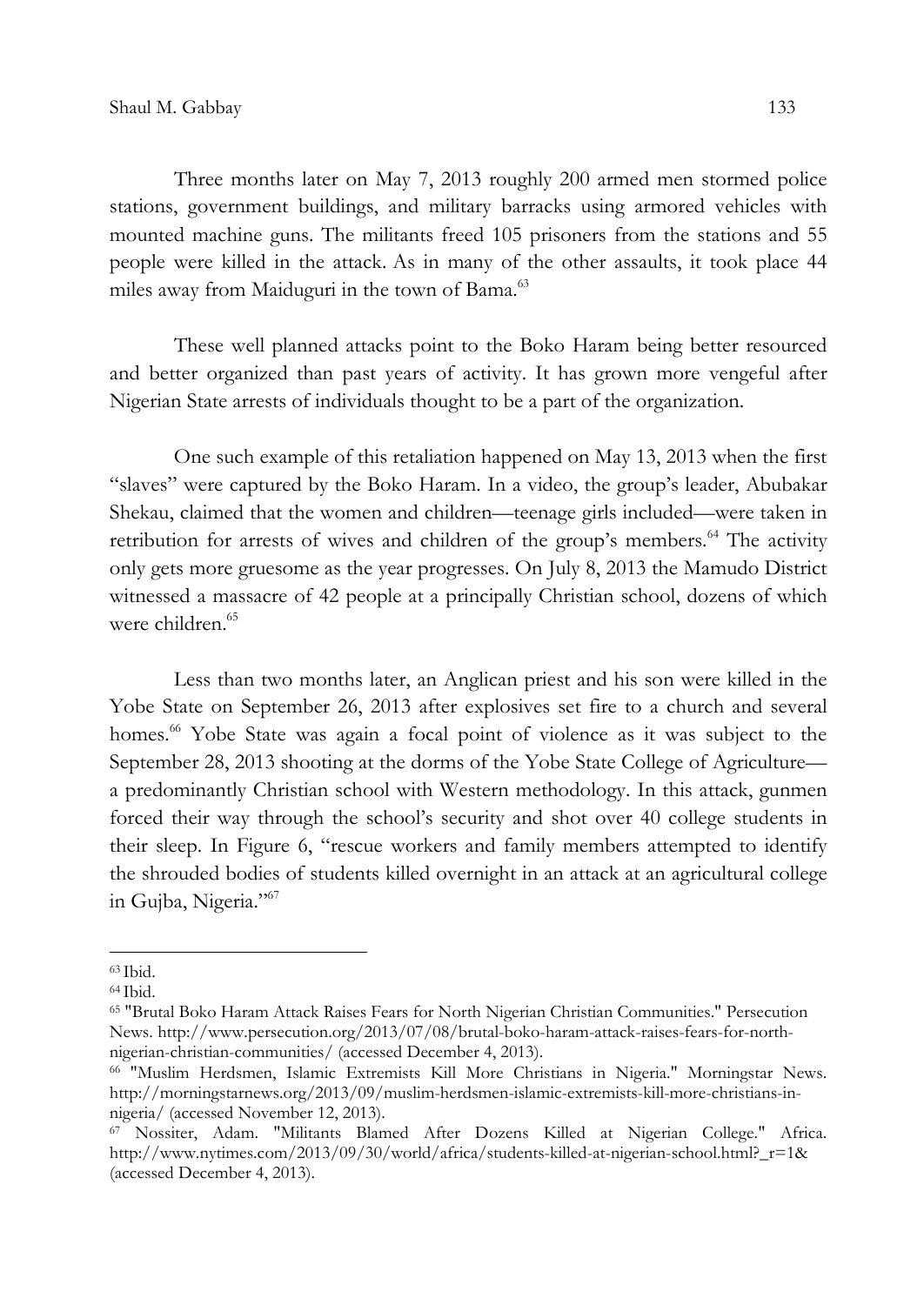Since this attack, students all across Nigeria live in fear of repeat attacks. In Yobe, motorcycles have been banned as they serve as a vehicle for drive-by shootings by the Boko Haram. This has sadly rendered thousands of former motorbike taxi drives—the majority of whom young men—unemployed.<sup>68</sup>



## Figure 6

On October 31, 2013, the town of Bama was once more targeted by 70 Islamist insurgents who burned 300 homes, killed 27 people, and injured 12 others.<sup>70</sup> After the onslaught in Bama, several motorcycles and 13 vehicles thought to be owned by the Boko Haram terrorists were destroyed in a raid by the Nigerian Army.

<sup>68</sup> Sanusi, Isa. "Nigerian students living in fear." BBC News. http://www.bbc.co.uk/news/world-africa-24353555 (accessed November 6, 2013).

<sup>&</sup>lt;sup>69</sup> Nossiter, Adam. "Militants Blamed After Dozens Killed at Nigerian College." The New York Times. http://www.nytimes.com/2013/09/30/world/africa/students-killed-at-nigerian-school.html?\_r=0 (accessed February 2, 2014).

<sup>70</sup> "Boko Haram kill 27, torch 300 homes in Borno." Vanguard News.

http://www.vanguardngr.com/2013/11/boko-haram-kill-27-torch-300-homesbama/#sthash.vD9Rqc4S.dpuf (accessed November 12, 2013).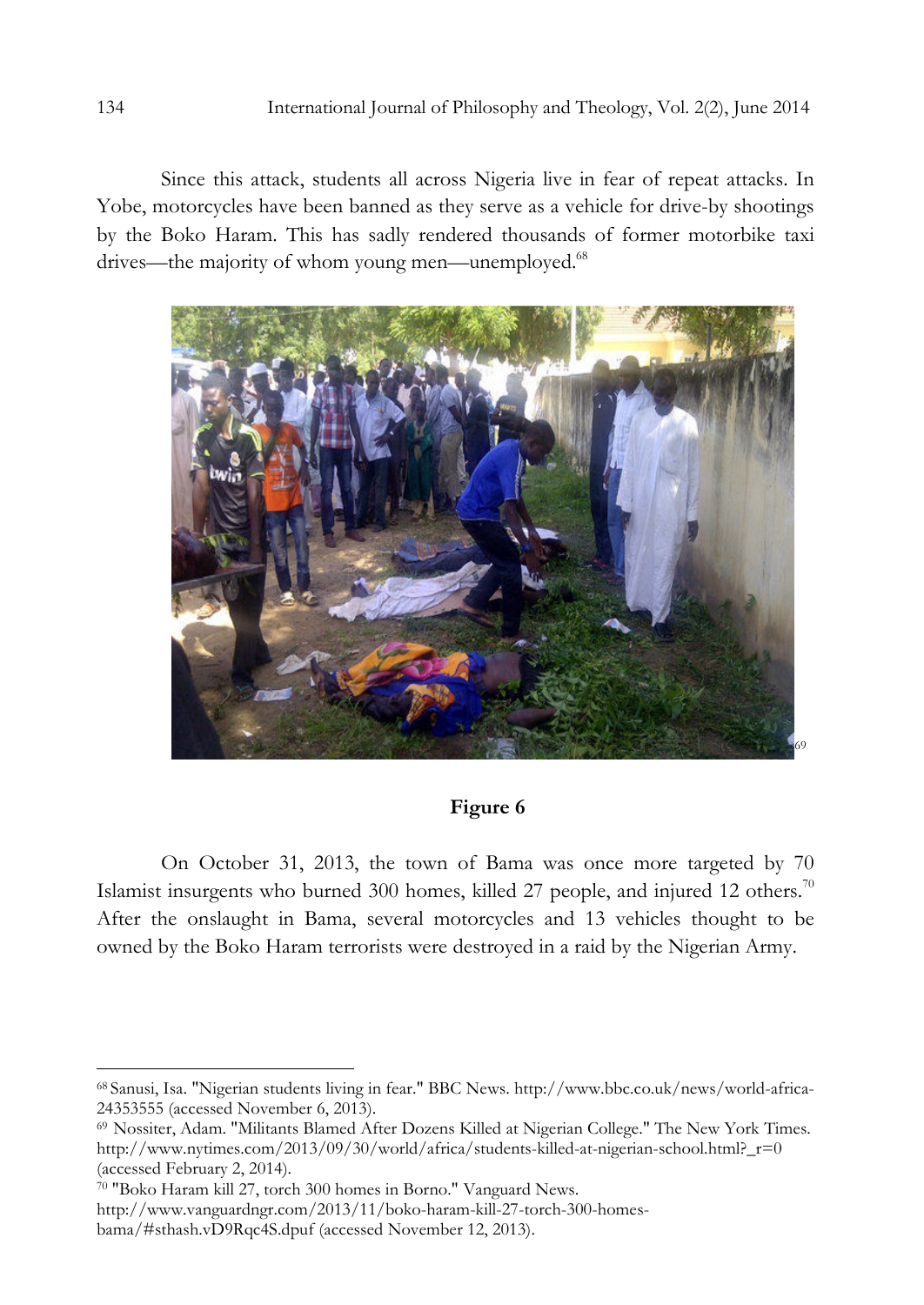A number of the vehicles destroyed by the army were rigged with Improvised Explosive Devices (IEDs) that were intended to be detonated in villages. $71$ 

Then, in reprisal for added military security around Maiduguri, a December 2, 2013 attack by 200 Boko Haram gunmen on an air force base resulted in the death of dozens of civilians and soldiers, plus the burning of five aircraft $^7$ <sup>2</sup>.

The most recent Boko Haram activity in 2014 has appeared to be similar in nature and execution to the attacks that marred 2013. Not a week of the New Year went by without an attack: January 6, 2014 brought an attack on Jos by armed Fulani herdsman who burned houses and stole animals, killing 17 people. Disconcertingly, witnesses say that "at least 30 died, many of them women and children, and some 25 others were injured," but local police had only placed the toll after the violence subsided<sup>73</sup>. Although not an action yet affiliated with the Boko Haram, this event exemplifies the issues of death toll falsification. This misrepresentation of death tolls by officials—whether because of the confusion of the violence or to lessen the extremity of these events—continues to be a serious problem in Nigeria.

On January 14, 2014 a car bomb was detonated midday in a busy Maiduguri market. Roughly 50 were injured and 40 killed, not to mention the destruction of public space and market stalls. This indiscriminant killing resulted in the deaths of "roadside and ambulatory vendors, parents and their children, motorists, and a police traffic warden.<sup>74</sup>" January 21 occasioned a more directed attack by suspected Boko Haram gunmen who killed the head of a primary school and his friend (who worked at a different school) in Kano. An unspecified number of gunmen broke into the teacher's house and opened fire.

<sup>71</sup>"Army kills 7 Boko Haram suspects in Borno." Vanguard News.

http://www.vanguardngr.com/2013/11/army-kills-7-boko-haram-suspects-borno/ (accessed November 12, 2013).

<sup>72</sup> European Country of Origin Information Network. "Updated timeline of Boko Haram attacks and related violence." Integrated Regional Information Network.

http://www.ecoi.net/local\_link/264933/378753\_en.html (accessed January 29, 2014).

<sup>73</sup> Agence France-Presse. "Police confirm 17 killed in raid on central Nigerian village." ReliefWeb. http://reliefweb.int/report/nigeria/police-confirm-17-killed-raid-central-nigerian-village (accessed January 31, 2014).

<sup>74</sup> Human Rights Watch. "Nigeria: Northern Bombing Highlights Toll on Residents." Human Rights Watch. http://www.hrw.org/news/2014/01/16/nigeria-northern-bombing-highlights-toll-residents (accessed January 30, 2014).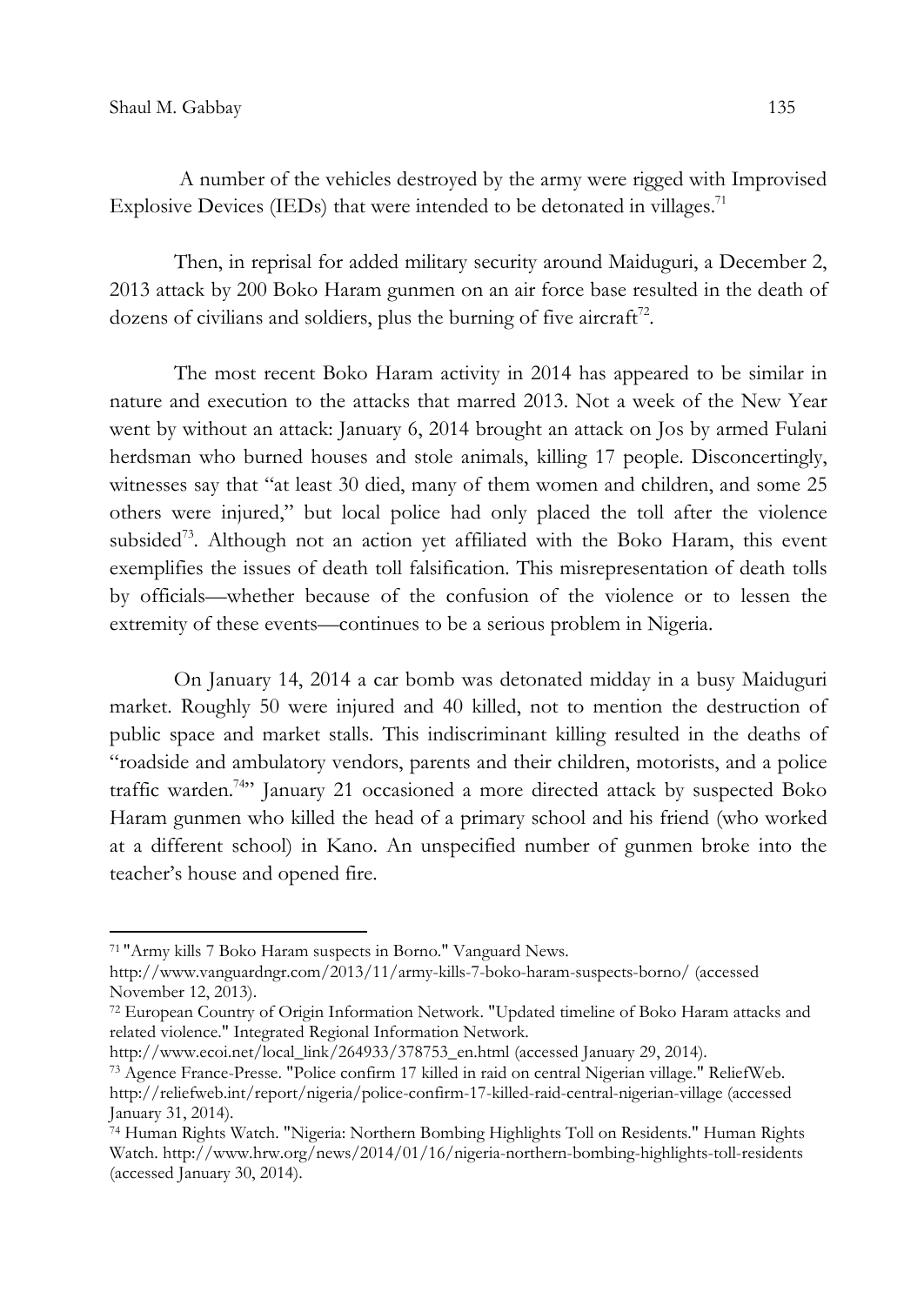The head of the primary school died, and his friend was injured. The gunmen took nothing from the home, discounting the possibility of armed robbery and directing the blame to the Boko Haram<sup>75</sup>.

Often times the violence in Nigerian cities bordering Niger forces an unexpected temporary migration into the neighboring country.

The January 19, 2014 assault in Maiduguri by Islamist gunmen illustrates this point. Seven were shot in Gashigar, a fishing village in Borno state, and three drowned trying to escape the night raid. Most of the villagers fled into Niger during this raid that involved three vehicles, several motorcycles, and the destruction of dozens of homes and shops. A council chairman in the district stated, "We all had to flee. Men, women and children had to cross over to neighbouring Niger for our dear lives." Police authorities affirmed this attack but gave no further details of it. Notably, this attack followed four days after an analogous one in neighboring villages Yawumaango and Jabulam in which five were shot<sup>76</sup>. In November 2013, the UN published that some 37,000 people have fled the Northeast into Niger after the military campaign against the Boko Haram (which started on May 15, 2013.) Roughly 29,000 of the displaced are citizens of Niger, illustrating the international scope of this issue<sup>77</sup>.

In Adamawa state, Boko Haram gunmen open fired on Roman Catholic worshippers during service on January 27, 2014. Twenty six are reported dead. On the same day, another market attack scourged Kawuri, a city roughly 23 miles from Maiduguri. According to police commissioner Lawan Tanko, the official death toll has been modified from 45 people to 52.<sup>78</sup>

<sup>75</sup> Agence France-Presse. "'Boko Haram' kill teacher in Nigeria: police, locals." ReliefWeb.

http://reliefweb.int/report/nigeria/boko-haram-kill-teacher-nigeria-police-locals (accessed January 31, 2014).

<sup>76</sup> Agence France-Presse. "Gunmen kill 12 in raids on Nigerian village, three drown: locals." ReliefWeb. http://reliefweb.int/report/nigeria/gunmen-kill-12-raids-nigerian-village-three-drown-locals (accessed January 31, 2014).

<sup>77</sup> European Country of Origin Information Network. "Updated timeline of Boko Haram attacks and related violence." Integrated Regional Information Network.

http://www.ecoi.net/local\_link/264933/378753\_en.html (accessed January 29, 2014).

<sup>78</sup> Agence France-Presse. "Death toll now 52 in Nigeria market attack: police." ReliefWeb.

http://reliefweb.int/report/nigeria/death-toll-now-52-nigeria-market-attack-police (accessed January 31, 2014).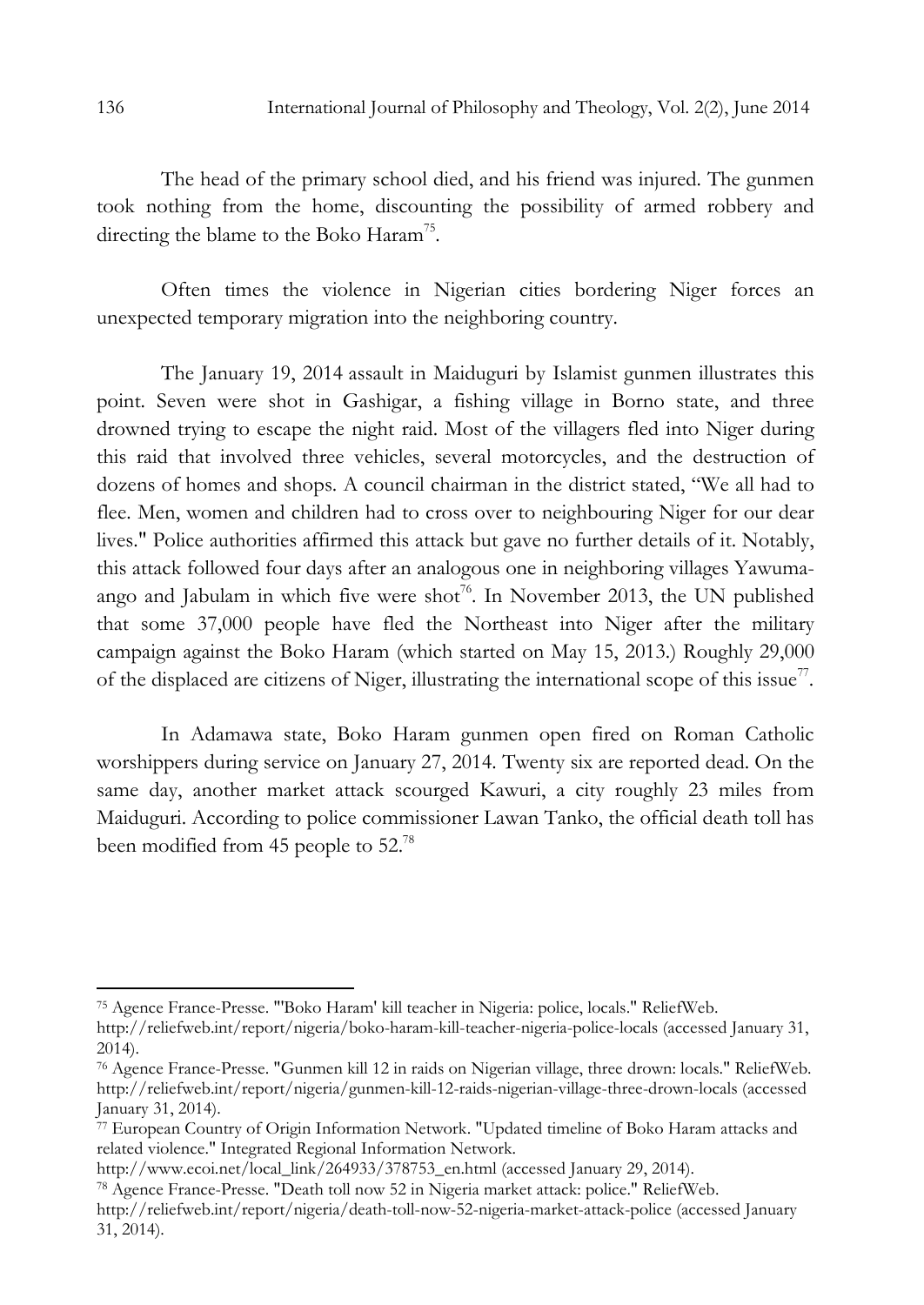### Birth and Early Action of the Ansaru

January 2012 marked the emergence of a new organization named the Ansaru in the north east. Unlike the Boko Haram, which is based primarily in the north east Nigeria, the Ansaru operates in central north in the center of the Hausa-Fulani region: particularly within and around Kano.<sup>79</sup> Although operating in different regions, the Ansaru is thought to be an offshoot of the Boko Haram.

Recent theological debates amongst Boko Haram members and discord under the leadership of Abubakar Shekau within the past couple years may have resulted in the appearance of the Ansaru

The Ansaru surfaced six months after its creation with a video that was released by the group. The video vowed to protect Muslims globally by attacking Westerners and those following a Western methodology.<sup>80</sup> According to French journal Jeune Afrique-L'Intelligent, the Ansaru is led by Abu Ussamata al-Ansary and the newspaper known as Nigeria's Standard states that the Ansaru has condemned the Boko Haram's method as brutal to the Muslim community due to its indiscriminant killing of innocent Nigerian civilians. In the video dispersed by the group, its leader al-Ansary stated that "'Islam forbids killing of innocent people, including non-Muslims. This is our belief and we stand for it.'" This seems to be referencing the Boko Haram's frequent practice of drive-by shootings (as in Yobe) and bombs that often cannot target individuals and ultimately kill civilians. Since the appearance of the Ansaru, it has been noted that the Boko Haram has used significantly fewer suicide attacks. Perhaps the advent of the Ansaru group has make suicide attacks "doctrinally problematic (because of their indiscriminate nature)."<sup>81</sup> The group's video, however, also expresses that non-Muslims may be attacked in retribution for attacking Muslims.<sup>82</sup>

http://www.bbc.co.uk/news/world-africa-21510767 (accessed November 6, 2013).

<sup>79</sup> Cook, David . "Boko Haram: Reversals and Retrenchment." Combating Terrorism Center.

http://www.ctc.usma.edu/posts/boko-haram-reversals-and-retrenchment (accessed November 13, 2013).

<sup>80</sup>Chothia, Farouk. "Profile: Who are Nigeria's Ansaru Islamists?." BBC News.

<sup>81</sup> Cook, David . "Boko Haram: Reversals and Retrenchment." Combating Terrorism Center.

http://www.ctc.usma.edu/posts/boko-haram-reversals-and-retrenchment (accessed November 13, 2013).

<sup>82</sup> Chothia, Farouk. "Profile: Who are Nigeria's Ansaru Islamists?." BBC News.

http://www.bbc.co.uk/news/world-africa-21510767 (accessed November 6, 2013).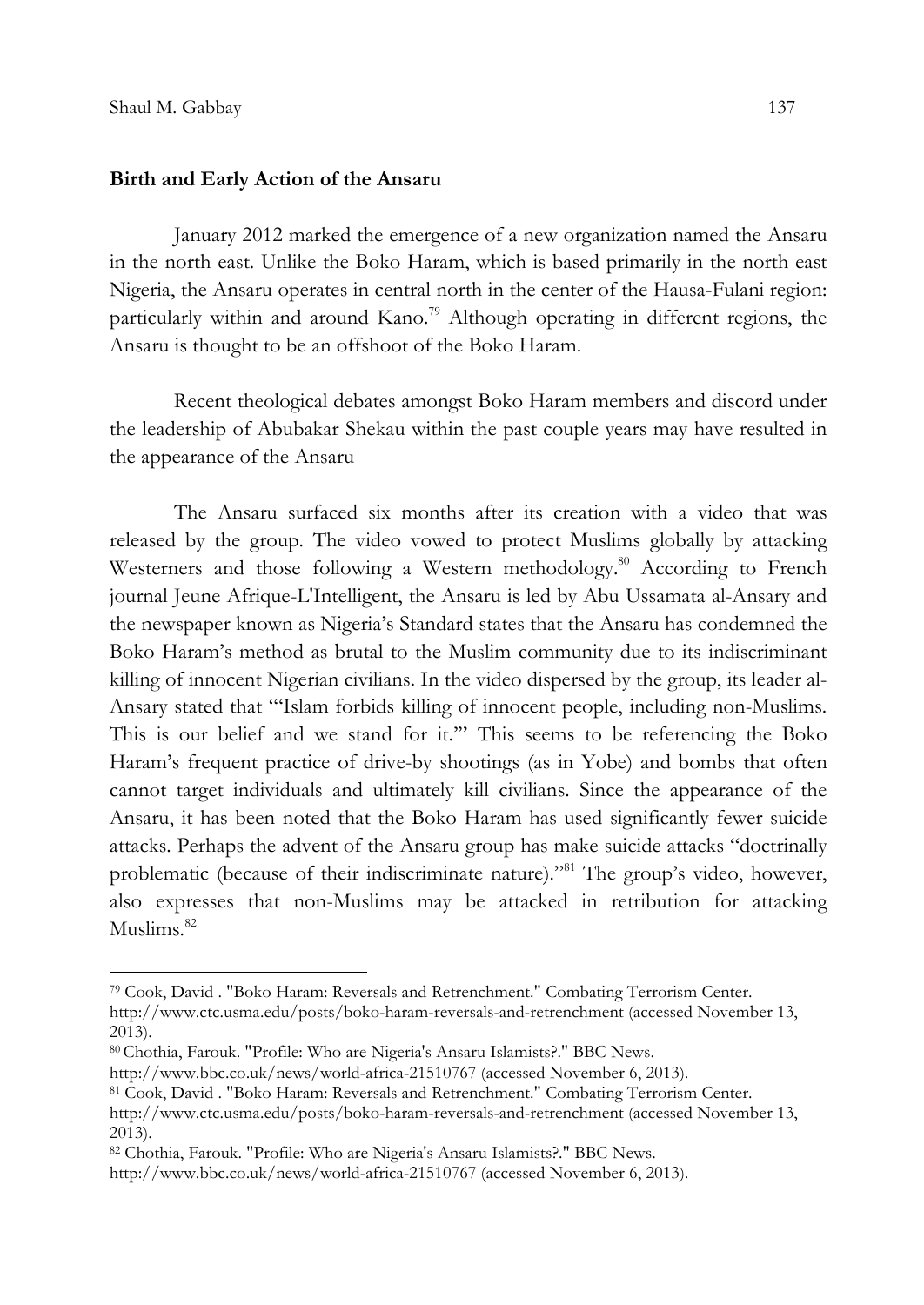Considered a terrorist group by the UK, the Ansaru's full name in Arabic is the Jama'atu Ansarul Muslimina Fi Biladis Sudan, meaning "Vanguards for the Protection of Muslims in Black," and it is expected to have links to al-Qaeda in the Islamic Maghreb.<sup>83</sup> Its activity is marked by repeat kidnappings in northern Nigeria of foreign citizens, which included the capture of seven foreign construction workers in Bauchi State who are suspected to have been killed.<sup>84</sup>

There is debate as to what actions are those of the Ansaru and which belong to other groups in Nigeria.

This is, in part, because the Ansaru group is so young and also because there is so much violence in northern Nigeria that it is often hard to tell the motives, let alone the group behind them. There is also a theory that the Boko Haram has adopted other names and pseudo leaders in order to mask their action and identity as a group, rendering the Ansaru a false entity. Whether or not the Ansaru has a separate objective than that of the Boko Haram, the group was declared a terrorist organization by the U.S. Department of State on November 14, 2013.<sup>85</sup> Notably, the Boko Haram and the Ansaru were declared terrorist groups by the U.S. on the same date.

### Chronology of the Ansaru

Although the Ansaru group is quite young compared to the Boko Haram, BBC News has compiled a timeline of their actions that reveals an early streak of violence. In March 2012, the group killed two hostages—one British and one Italian—in north western Sokoto state. In December 2012, 30 Ansaru gunmen forced entrance to a compound in northern Rimi town using dynamite: their aim was to abduct Francis Colump, a French national who was working on a wind power project at the time. One month later, the group killed two Nigerian soldiers claiming that they were targeting the Nigerian military because it "was joining the French-led military campaign to 'demolish the Islamic empire of Mali.'"

In February, again only one month later, seven foreign nationalists were captured from a housing compound by the Ansaru.

<sup>83</sup> Ibid.

<sup>84</sup> BBC. "Guide to Nigeria's trouble spots." BBC News. http://www.bbc.co.uk/news/world-africa-17310808 (accessed November 6, 2013).

<sup>85</sup>Ross, Will. "What 'hostage video' reveals about Nigeria's Boko Haram." BBC News. http://www.bbc.co.uk/news/world-africa-21601578 (accessed November 6, 2013).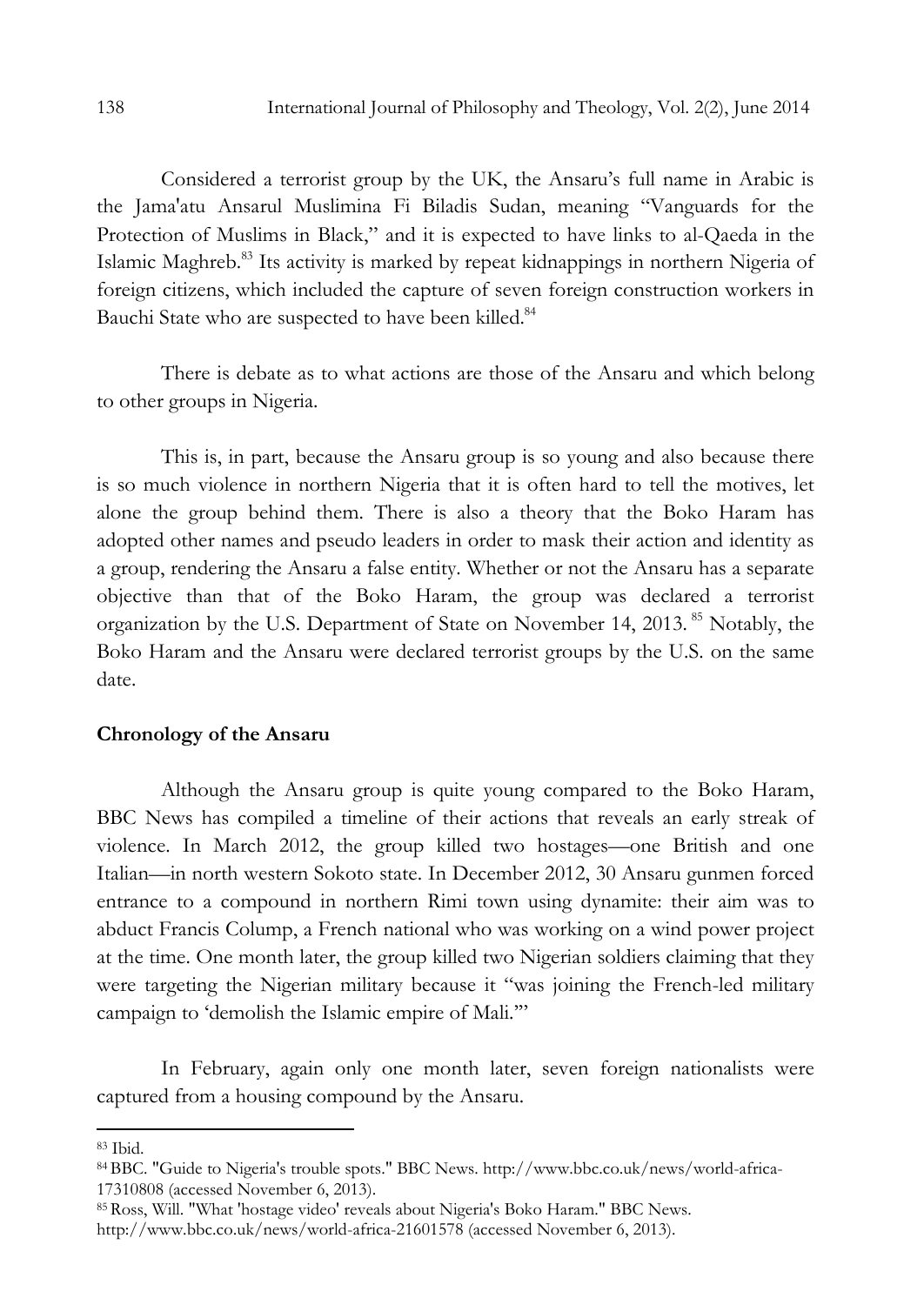The attack was said to have been revenge for "'transgressions' by European nations in Mali and Afghanistan, where Western forces are battling Islamist insurgents…the group released a video saying it had killed the 'Christian' hostages because the UK and Nigerian forces were planning an operation to rescue them—an allegation the UK denied."<sup>86</sup> Within such a short time after its creation, the Ansaru is more active and seems to be more organized and better resourced than the Boko Haram was at its birth.

#### Impact of Violence on Christians

The impact of the increasing violence against Christians in Nigeria is apparent. Christian groups claim that circumstances of church razing is constantly underreported in the media, therefore the actions of these terrorist groups may be even more substantial than what has been recorded. Many churches have resorted to installing metal detectors in the entrances. Fear of these groups has led to the decline of church from 30 to 70 percent, as reported by church leaders.<sup>87</sup> These safety measures seem to do little to mitigate the climate of fear in the Nigerian Christian community. According to Obadiah Diji, youth leader of the Kaduna Christian Association, "Women have been told not to carry hand bags because of the fear that an attacker may come under the guise of a worshipper, hiding a gun or bomb in a hand bag."

In a firsthand account from a Boko Haram captive, the organization and methods of the group are exposed. Victim, Hajja, was nineteen years old when she was kidnapped in Gwoza, a district of Borno State. Her last name has been concealed to protect her family. While working in the corn fields, Hajja was taken by two gunmen to the rugged Gwoza hills. Hajja accounted how

"If I cried, they beat me. If I spoke, they beat me. They told me I must become a Muslim but I refused again and again…They were about to slaughter me and one of them begged me not to resist and just before I had my throat slit I relented. They put a veil on me and made me read from the Koran."

<sup>86</sup> Chothia, Farouk. "Profile: Who are Nigeria's Ansaru Islamists?." BBC News.

http://www.bbc.co.uk/news/world-africa-21510767 (accessed November 6, 2013).

<sup>87</sup> U.S. Department of State. "Country Reports on Human Rights Practices for 2012." U.S. Department of State. http://www.state.gov/j/drl/rls/hrrpt/humanrightsreport/index.htm#wrapper (accessed November 12, 2013).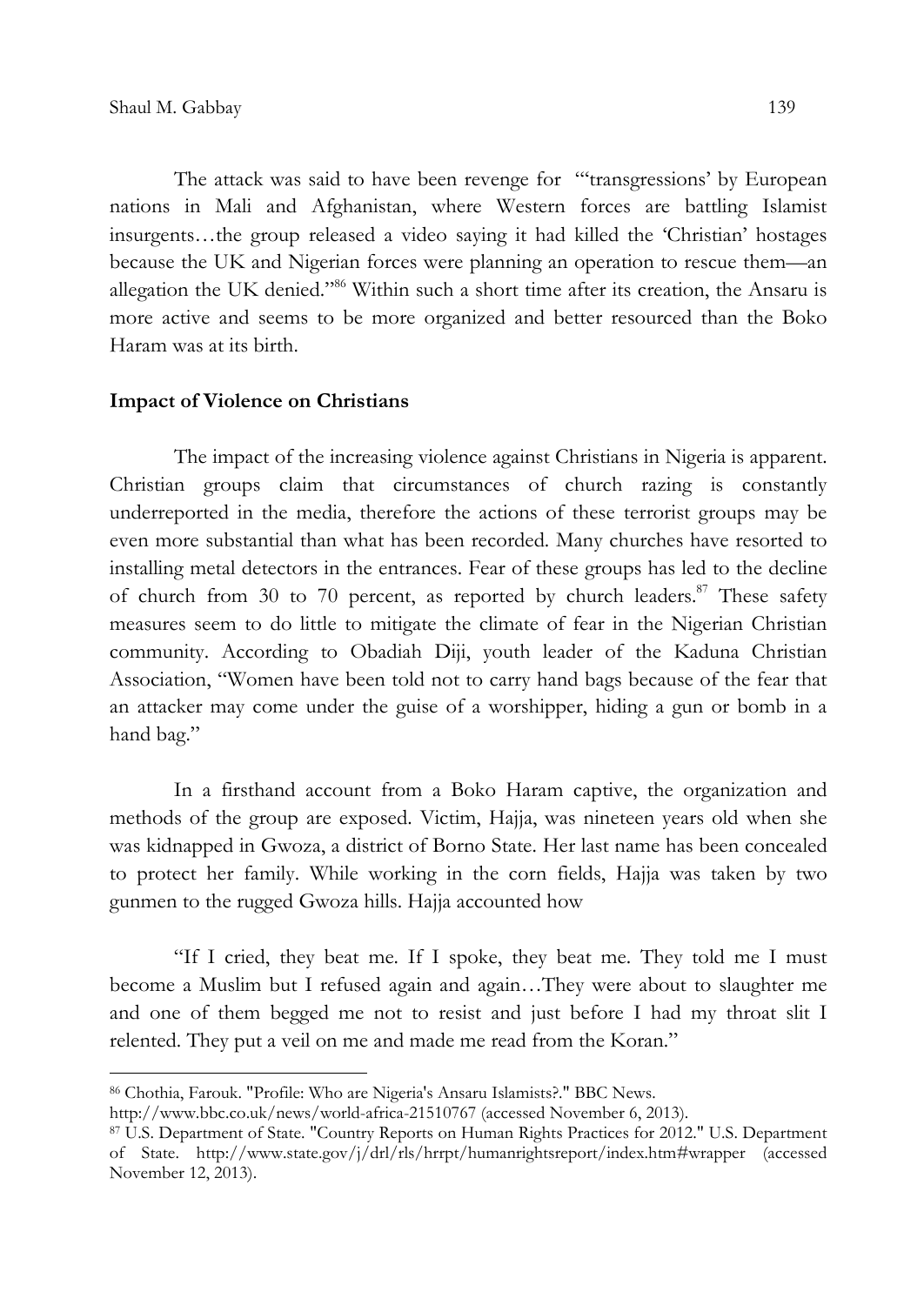This account illustrates the recent Boko Haram tactic of kidnapping Christian women and converting them before forcing them to marry soldiers. In many ways, this tactic recalls that of Kony Lord's Resistance Army in Uganda. Hajja cooked and cleaned for the ever-moving group of fourteen guerrilla soldiers. She was used as bait to attract citizens that were also kidnapped and killed. She also noted that the Muslim wife of the group's leader participated in these killings. After three months as a slave, Hajja feigned stomach pains in order to be sent to a hospital where she escaped.

Once free, Hajja said, "I finally tore off the veil and I cried." She now lives in Abuja, Nigeria's capital<sup>88</sup>.

## **Conclusion**

 $\overline{a}$ 

The danger for Nigerians in general not only comes from the Boko Haram and Ansaru, but from the Nigerian military efforts to control the terrorist group. The Joint Task Force that have been deployed since 2010 to combat the Boko Haram<sup>89</sup> have been blamed for violating human rights with wrongful detention in harsh conditions, inadequate meals and medical treatment, overcrowding leading to unsanitary conditions, and even cases of physical abuse and rape. In fact, Amnesty International reported that in the first half of 2013, more than 950 people died in military detention in Nigeria. According to the U.S. Department of State, "female prisoners pregnant at the time of incarceration gave birth to and raised their babies in prison."<sup>90</sup>

Apart from problems with decent incarceration conditions, the Task Force has been reportedly acting extrajudicially, killing prisoners without fair trial and making arbitrary arrests that lead to "prolonged pretrial detention; denial of fair public trial; and executive influence on the judiciary". $91$ 

http://www.reuters.com/article/2013/11/18/us-nigeria-security-islamists-insight-

<sup>88</sup> Brock, Joe. "Insight: Boko Haram, taking to hills, seize slave brides." Reuters.

idUSBRE9AG04120131118?feedType=RSS&feedName=topNews&utm\_source=dlvr.it&utm\_mediu m=twitter&dlvrit=992637 (accessed February 1, 2014).

<sup>89</sup> "Military." Nigeria. http://www.globalsecurity.org/military/world/war/nigeria.htm (accessed November 13, 2013).

<sup>90</sup> U.S. Department of State. "Country Reports on Human Rights Practices for 2012." U.S. Department of State. http://www.state.gov/j/drl/rls/hrrpt/humanrightsreport/index.htm#wrapper (accessed November 12, 2013).

<sup>91</sup> U.S. Department of State. "2009 Human Rights Report: Nigeria." U.S. Department of State. http://www.state.gov/j/drl/rls/hrrpt/2009/af/135970.htm (accessed November 30, 2013).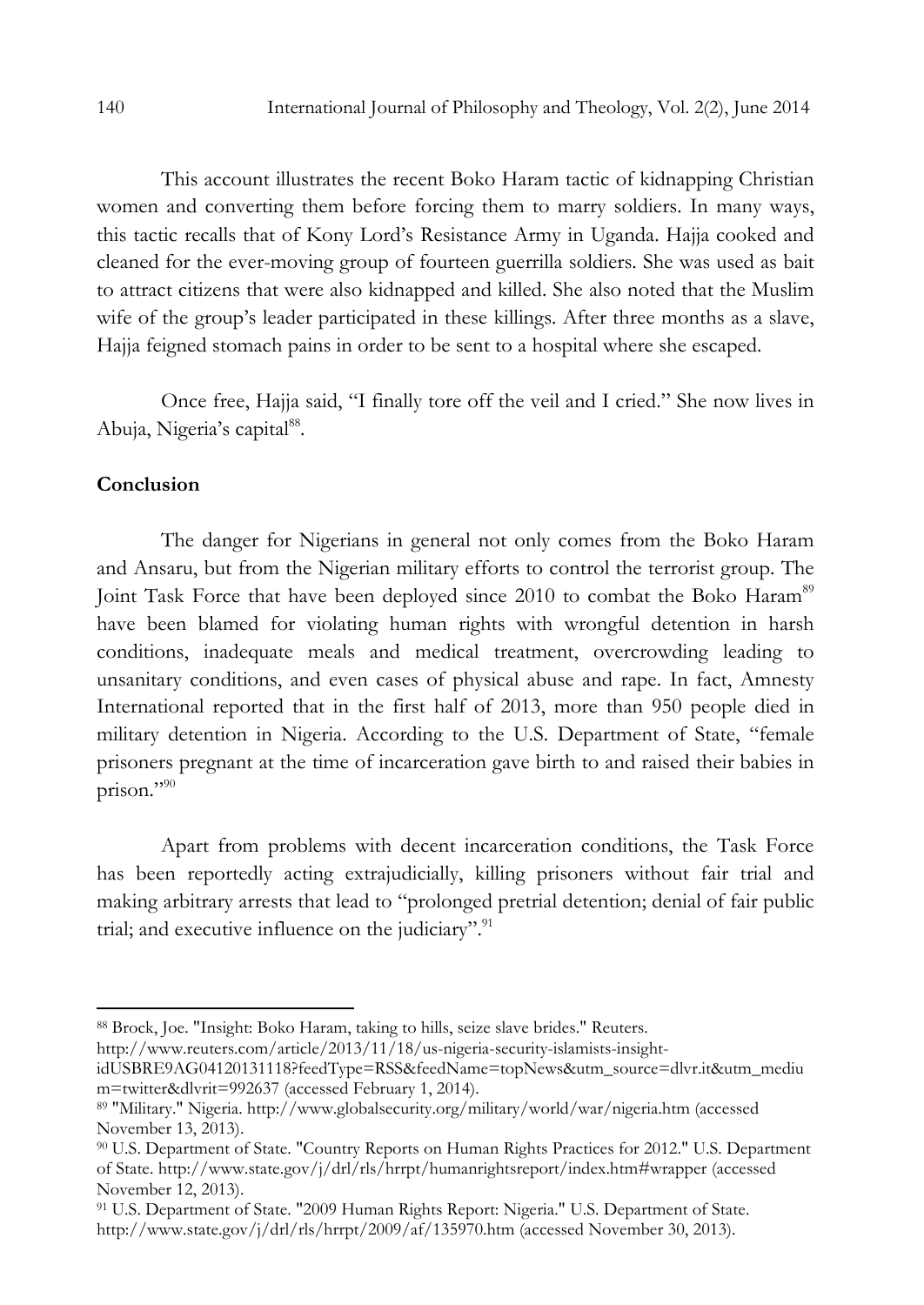In northeastern Nigeria, there are complaints that civilians are being "rounded by the military and branded as Boko Haram terrorists"<sup>92</sup> without due cause.

It is also notable that on November 7, 2013 President Jonathan's request for an extension of the emergency rule was approved by the Nigerian senate.

Since this act, violence of the Nigerian military against Boko Haram insurgents in the northeast has inflated from 667 deaths from 117 clashes in the five months before the extension to 1,708 deaths in 83 clashes in the five subsequent months<sup>93</sup>. These numbers have resulted in skepticism of these methods of repressing the terror group, and also show that reprisal violence from the Boko Haram often catches civilians in the middle.<sup>94</sup>

The Human Rights Watch condemns the "Nigerian security forces' heavyhanded response to this violence,"<sup>95</sup> referencing the mass arrests and excessive force that has marked the recent Nigerian military campaign. Once such example is in the December 4, 2013 affirmation by the Nigerian army that 1,400 suspected BH members were held for months without a so much as a hearing. Only 500 of these detained suspects were ultimately recommended for trial.96 In mid January 2014, President Goodluck Jonathan fired his his "military top brass" in frustration with the military's counter-insurgency campaign $97$ . This is perhaps due to criticism of the military's violent methods, or for their lack of apparent results in the north.

<sup>93</sup> Brock, Joe. "Insight: Boko Haram, taking to hills, seize slave brides." Reuters.

http://www.hrw.org/africa/nigeria (accessed January 30, 2014).

http://www.ecoi.net/local\_link/264933/378753\_en.html (accessed January 29, 2014).

<sup>92</sup> Quist-Arcton, Ofeibea. "Nigerian Civilians Caught In Crackdown On Islamists." NPR.

http://www.npr.org/2013/10/18/236697007/nigerian-civilians-caught-in-crackdown-on-islamists (accessed November 6, 2013).

http://www.reuters.com/article/2013/11/18/us-nigeria-security-islamists-insight-

idUSBRE9AG04120131118?feedType=RSS&feedName=topNews&utm\_source=dlvr.it&utm\_mediu m=twitter&dlvrit=992637 (accessed February 1, 2014).

<sup>94</sup> European Country of Origin Information Network. "Updated timeline of Boko Haram attacks and related violence." IRIN: Updated timeline of Boko Haram attacks and related violence.

http://www.ecoi.net/local\_link/264933/378753\_en.html (accessed January 29, 2014).

<sup>95</sup> Human Rights Watch. "World Report 2014: Nigeria." Human Rights Watch.

<sup>96</sup> European Country of Origin Information Network. "Updated timeline of Boko Haram attacks and related violence." IRIN: Updated timeline of Boko Haram attacks and related violence.

<sup>97</sup> Agence France-Presse. "Death toll now 52 in Nigeria market attack: police." ReliefWeb. http://reliefweb.int/report/nigeria/death-toll-now-52-nigeria-market-attack-police (accessed January 31, 2014).